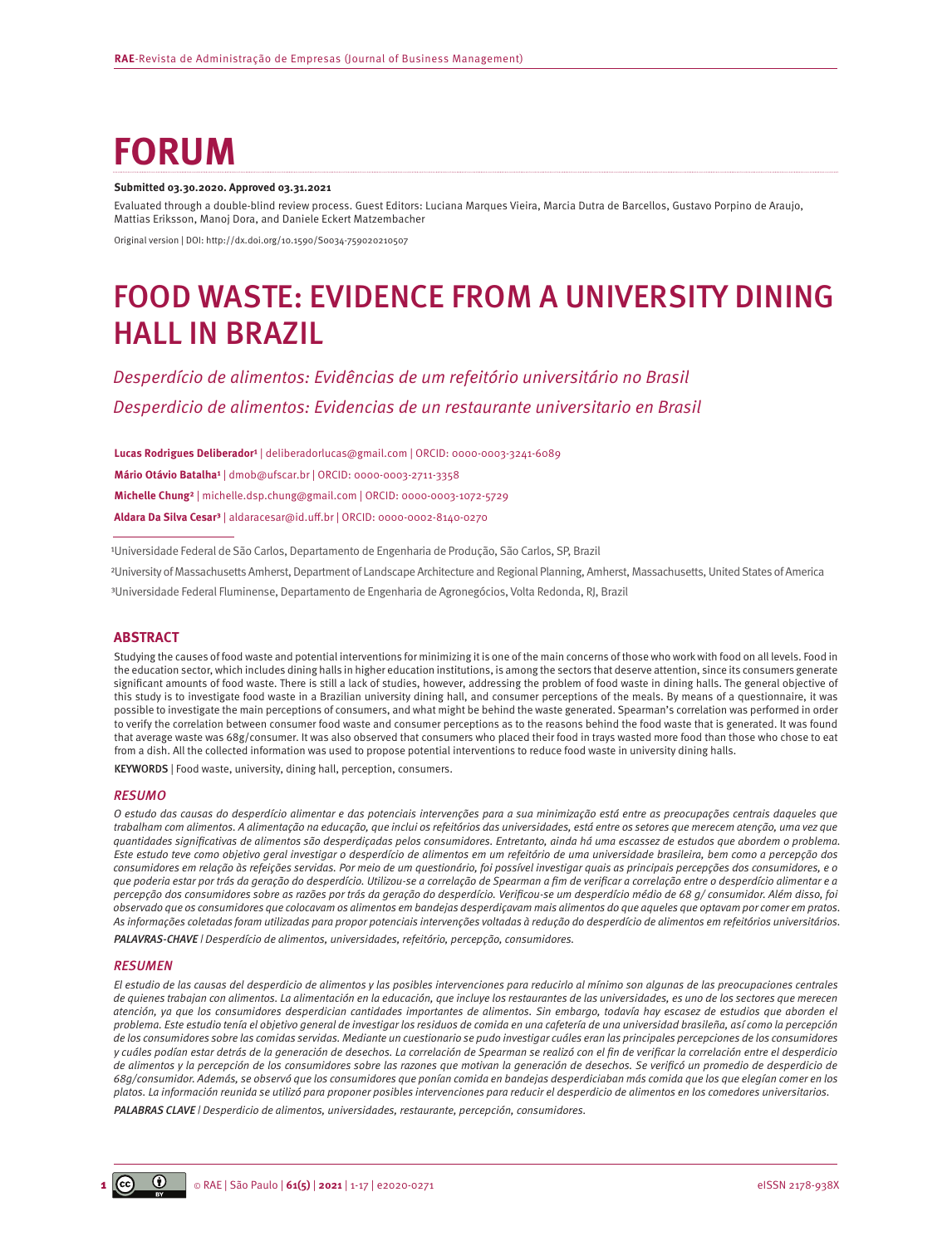# **INTRODUCTION**

It is estimated that 1.3 billion tons of food are lost or wasted annually, which is equivalent to 30% of the world's food production, with a monetary value that equates to US\$ 750 billion [\(FAO, 2013\).](#page-14-0) As food production is resource intensive, food losses and waste are indirectly accompanied by an extensive variety of environmental, social and economic impacts [\(Schanes, Dobernig, & Gözet, 2018\)](#page-15-0).

Food waste is commonly grouped into three categories [\(Richter & Bokelmann, 2016\)](#page-15-0): (i) avoidable, (ii) possibly avoidable, and (iii) unavoidable food waste. Some studies argue that only the avoidable and possibly avoidable waste comprises food that is considered edible under normal conditions ([Grandhi & Singh, 2016\)](#page-14-0). Unavoidable food waste is the waste from food that is inedible under normal circumstances (e.g., bones) [\(Brancoli,](#page-13-0) [Rousta, & Bolton, 2017\).](#page-13-0) [Papargyropoulou, Lozano, Steinberger, Wright and Ujang \(2014\)](#page-15-0) mention the relevance of distinguishing between avoidable and unavoidable food waste as a key factor in any food waste prevention strategy.

The amount of food lost or wasted diverges between countries and can be influenced by factors such as income levels, industrialization and development [\(Chalak, Abou-Daher, Chaaban, & Abiad, 2016\).](#page-13-0) Different definitions and a lack of standards for data collection around the world make it difficult to understand the scope of food losses and waste. Food losses are generally attributed to inadequate agricultural practices, technical constraints, financial and labor constraints, and inadequate infrastructure for storage, processing and transportation [\(Chaboud & Daviron, 2017; Gustavsson, Cederberg, Sonesson, Otterdijk, & Meybeck, 2011\).](#page-14-0) For some authors, food waste is mainly driven by consumers' values, behaviors and attitudes [\(Chaboud & Daviron,](#page-13-0) [2017; Gustavsson et al., 2011\)](#page-13-0).

Brazilian food waste started being studied in a more intense way in the late 1990s, when food security became more widely debated in Brazilian society [\(Porpino, Parente, & Wansink, 2015\).](#page-15-0) In 2003, the *Fome Zero* (Zero Hunger) program was created to ensure the implementation of food security policies [\(Porpino et al., 2015\)](#page-15-0), and in 2014 Brazil was removed from the World Hunger Map for the first time. The number of undernourished people in Brazil fell by more than 80% in ten years. The new status was achieved through a combination of public policies and an increase in food supply in the domestic market, as a result of the excellent agricultural production performance in Brazil [\(Porpino et al., 2015\).](#page-15-0)

No in-depth food waste studies in university settings have ever been carried out [\(Stockli, Dorn, & Liechti, 2018\)](#page-15-0). [Deliberator, Batalha, Mozambani, Müller and Fontenelle \(2018\)](#page-14-0), for example, conducted an extensive systematic review of the literature in the management area using five databases and found few articles that address food waste in university dining halls. Their findings did show, however, an evolution in the number of publications over the years and potential areas of study. In order to reduce food waste, it is necessary to quantify the waste generated [\(Eriksson et al., 2018\).](#page-14-0) Any examination of food waste in service institutions, however, calls for accurate data [\(Eriksson et al., 2018\).](#page-14-0) Some studies are based mainly on qualitative observations [\(Hanks Wansink, & Just,](#page-14-0) [2014\)](#page-14-0). Indeed, the scope and research methods used for quantifying food waste in previous studies vary.

Food waste research was initially performed in the education and health sectors [\(Mirosa, Munro, Mangan-](#page-15-0)[Walker, & Pearson, 2016\)](#page-15-0). Here, the education sector was considered as an object of study. A number of studies have previously been carried out in the education sector, with different objectives. For example, [Thiagarajah and Getty](#page-15-0) [\(2013\)](#page-15-0) investigated how changing the service system could reduce food waste in the Indiana University (United States) dining hall; [Babich and Smith \(2010\)](#page-13-0) tried to understand the University of Southern Illinois' dining hall sustainability process (United States); and [Jagau and Vyrastekova \(2017\)](#page-14-0) proposed implementing an information

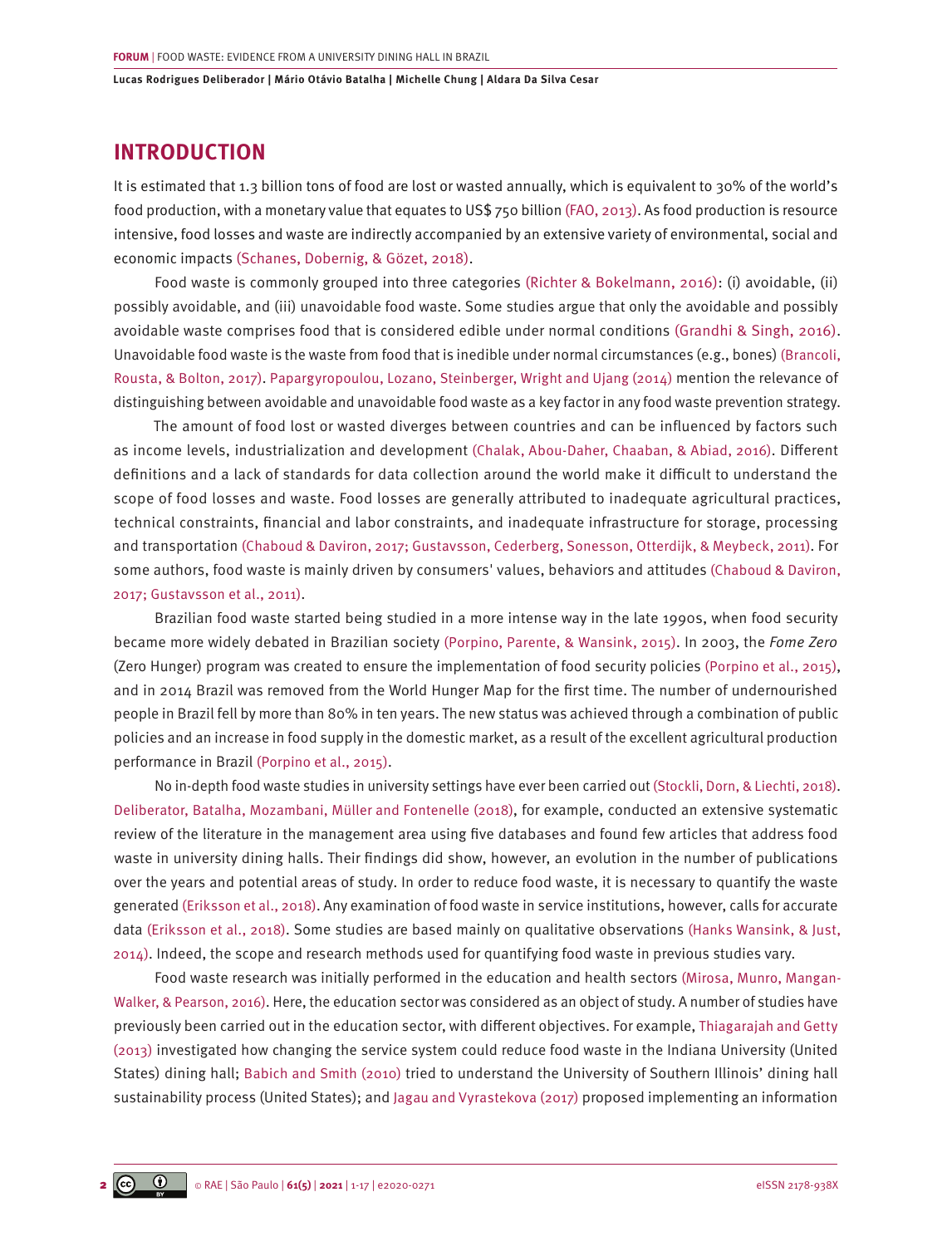campaign to increase awareness of the food waste problem in the Radboud University (Netherlands) dining hall. In Brazil, [Siqueira, Cavalcante, Leme, Santos and Oladeinde \(2007\)](#page-15-0) carried out an educational project to minimize food waste in the São Paulo University (São Carlos) dining hall. As a result, food waste in trays reduced from 83.1g to 60.1g.

Higher education institutions' food service operations provide an opportunity to obtain data from a controlled environment. Once service operations become the subject of management practices, it is possible to facilitate interventions more readily for reducing food waste [\(Costello, Birisci, & McGarvey, 2016\)](#page-14-0). [Gao, Tian, Wang, Wennersten](#page-14-0) [and Sun \(2017\) s](#page-14-0)uggest observing university dining halls because they consume significant amounts of resources, mainly energy and water, and generate large amounts of food waste [\(Babich & Smith, 2010\).](#page-13-0) As [Babich and Smith](#page-13-0) [\(2010\)](#page-13-0) state, higher education institutions perform a fundamental role in the development of sustainable food policies.

Food waste threatens the main purpose of university dining halls, which is to provide its consumers with a proper, balanced daily meal [\(Boschini, Falasconi, Giordano, & Alboni, 2018\)](#page-13-0). Large amounts of food waste commonly indicate operational deficiencies, for example, poor food quality, inadequate portion sizes and menu inefficiency [\(Al-Domi et al., 2011\)](#page-13-0). Higher education institutions can be considered to be smaller versions of cities, and their activities have potential financial and environmental implications [\(Boschini et al., 2018; Marais, Smit, Koen, &](#page-13-0) [Lötze, 2017\).](#page-13-0) Knowing the amount of food wasted, therefore, and proposing effective interventions can result in financial savings and be of benefit to the environment [\(Eriksson, Ghosh, Mattsson, & Ismatov, 2017\).](#page-14-0)

This research was conducted in a Brazilian federal university dining hall. This university has 39 undergraduate courses and 63 graduate courses, and is one of the 10 biggest universities in Brazil. Its academic community is divided into 8,486 undergraduate students, 3,259 graduate students, 903 professors, and 745 administrative officers.

In Brazil, 88.8% of the federal universities have at least one dining hall [\(Deliberador, 2019\).](#page-14-0) The objective of this study was to answer the following questions: (1) What amount of food is wasted in total and *per capita* in a Brazilian university dining hall? (2) What are the consumers' perceptions of the reasons behind the food waste generated? (3) Which reasons most influence food waste generation in Brazilian university dining halls? (4) Which potential interventions could be recommended for reducing food waste generation in Brazilian university dining halls?

The research is organized as follows. In Section 1, we present a contextualization of the study. The materials and methods are presented in Section 2. In Section 3, the measured food waste generation is presented. The consumers' perceptions of the reasons behind food waste generation and a correlation analysis are presented in Section 4. Potential interventions for reducing food waste are discussed in Section 5. Section 6 concludes the study.

# **MATERIAL AND METHODS**

### **Study area**

The study took place in the dining hall of a federal university in Brazil. The dining hall was inaugurated in August 1979 and is the main food facility on the university campus. At present, the facility has 85 employees and distributes about 4,500 meals a day (3,000 meals at lunch time and 1,500 meals at dinner) to students, professors, trainees,

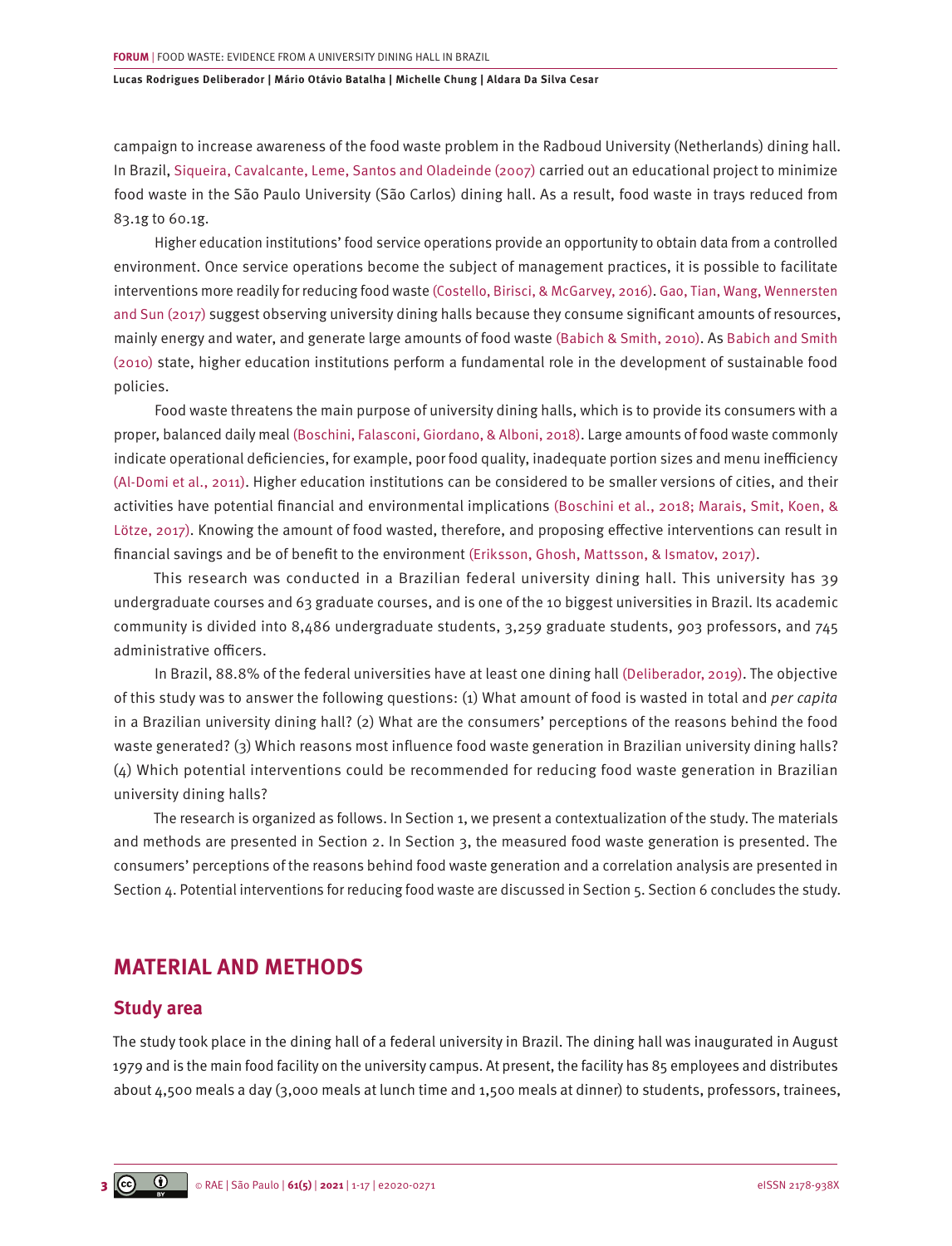staff, and other members of the academic community. The main objective of the dining hall is to provide those who use it with healthy, low-cost meals, in a way that makes it easy for them to stay at the university throughout the day.

The meals that are provided to the dining hall's customers include rice, beans, side dishes, leafy salads and vegetables. There are also two dietary options available: one derived from animal protein, and one that is vegetarian (plant-based protein). The meals are accompanied by desserts, which can be a fruit or a sweet dish. The consumers are allowed to serve themselves. The two diet dishes available, however, are served by the dining hall's employees, who place the meat or the plant-based protein on the consumer's plate in standard portions.

From Monday to Friday, the facility serves lunch from 11:15 a.m. to 1:30 p.m., and dinner from 5:15 p.m. to 7:00 p.m. On Saturdays, the dining hall serves only lunch and operates from 11:30 to 1:00 p.m. Access to the facility is computerized and users are obliged to present an institutional identification card, which is personal and non-transferrable. The meal prices in US dollars (1USD = 3.81 BRL) for each category considered are as follows: scholarship students = \$0.00; undergraduate and graduate students = \$0.47; administrative officers & trainees  $=$  \$0.58; professors = \$0.71; and visitors = \$0.68.

### **Sampling strategy**

The study verified the amount of food wasted by consumers in a Brazilian university dining hall during lunch time, and explored the factors that have an influence on variations in the amount of food wasted. The sample was calculated based on the estimate of the population that eats there on any one day (3,000 consumers). For this calculation, a 95% confidence level (*Zα/2*) and a 5% sampling error (E) were considered. This resulted in 342 consumers participating in this study.

As the dining hall operates over a period of 2 hours and 15 minutes, at least three consumers per minute were approached, meaning that more than 342 participants were randomly selected. The large number of consumers approached is justified because some questionnaires might be returned with incomplete information; some participants might not return the questionnaire at all; and the confusing mixture of plates/trays from different consumers might make it impossible to associate the amount of food wasted with the questionnaire completed by the corresponding consumer.

### **Data collection**

The study was conducted in the second semester of 2018 over the course of three days, when there were different menus at lunchtime. Ethical clearance for the study was obtained from the São Carlos Federal University Ethics Committee. To avoid tendentious eating behaviors among consumers during data collection, they were not told about the imminent study beforehand. Data were collected in two stages: first, the questionnaires were delivered to the consumers to gain their insights into self-identification and their perceptions of the reasons behind food waste; second, consumers were invited to hand over their questionnaires when they returned the plate or tray they had used during lunch. The questionnaire was divided into two sections: the consumers' characteristics and the consumers' perceptions.

Section 1 collected information about the institution's consumer category, sex, age group, dishware used for the meal (plate or tray), and the protein chosen (animal or plant-based). Section 2 was based on the outcome of a systematic literature review that was undertaken in line with the guidelines in [Tranfild, Denyer and Smart](#page-15-0) [\(2003\),](#page-15-0) and involved the five databases (Engineering Village, ProQuest, Scopus, Web of Science and Scielo) used

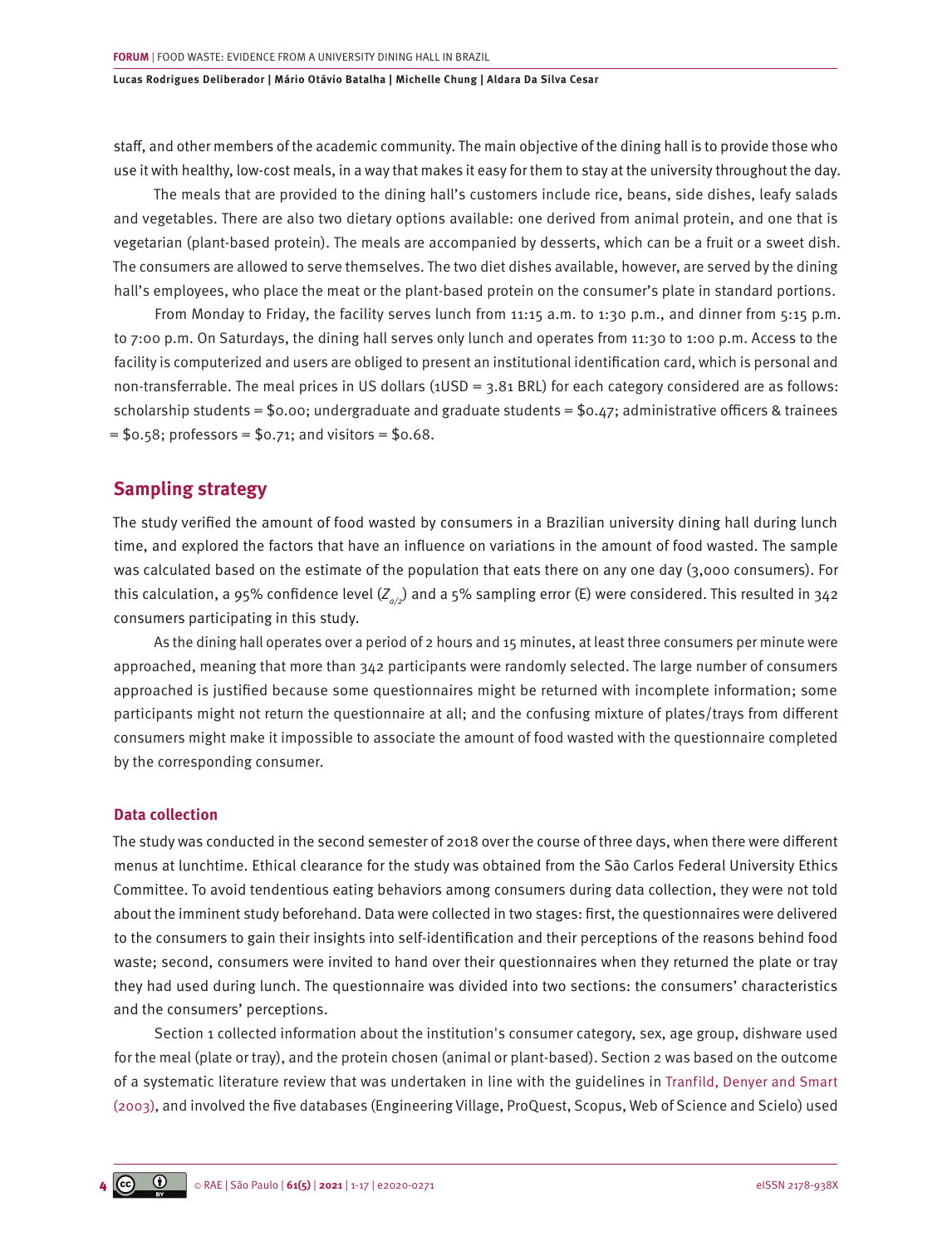b[y Deliberador et al. \(2018\)](#page-14-0). Based on the results of this systematic literature review, twelve items/questions were formulated by the authors to evaluate the consumers' perceptions of the reasons behind the food waste generated (Table 1).

|                  | Perception                                                          |                                                                                                                                                                                                        |  |  |  |
|------------------|---------------------------------------------------------------------|--------------------------------------------------------------------------------------------------------------------------------------------------------------------------------------------------------|--|--|--|
| Variable         | Quality                                                             | <b>Reference</b>                                                                                                                                                                                       |  |  |  |
| FW <sub>1</sub>  | Taste                                                               |                                                                                                                                                                                                        |  |  |  |
| FW <sub>2</sub>  | Odor                                                                | Betz et al. (2015); Mirosa et al. (2016); Painter et al. (2016); Jagau and                                                                                                                             |  |  |  |
| FW <sub>3</sub>  | Appearance                                                          | Vyrastekova (2017); Lorenz et al. (2017); Alias et al. (2017); Qi and Roe<br>(2017); Lorenz and Langen (2018); Youngs et al. (1983); Kuo and Shih                                                      |  |  |  |
| FW <sub>4</sub>  | Texture                                                             | (2016); Marais et al. (2017).                                                                                                                                                                          |  |  |  |
| FW <sub>5</sub>  | Temperature                                                         |                                                                                                                                                                                                        |  |  |  |
| FW <sub>6</sub>  | Preparation/Cooking                                                 | Youngs et al. (1983); Betz et al. (2015); Rizk and Perão (2015); Zotesso et al.<br>(2016); Lorenz et al. (2017); Marais et al. (2017); Lorenz and Langen (2018).                                       |  |  |  |
| FW <sub>7</sub>  | Menu Composition                                                    | Babich and Smith (2010); Mirosa et al. (2016); Zotesso et al. (2016); Kuo<br>and Shih (2016); Lorenz et al. (2017); Lorenz and Langen (2018).                                                          |  |  |  |
|                  | <b>Portion Size</b>                                                 |                                                                                                                                                                                                        |  |  |  |
| FW <sub>8</sub>  | Amount of protein served by the<br>dining hall employees            | Youngs et al. (1983); Al-Domi et al. (2011); Betz et al. (2015); Mirosa et al.<br>(2016); Painter et al. (2016); Kuo and Shih (2016); Jagau and Vyrastekova                                            |  |  |  |
| FW <sub>9</sub>  | Amount of other food served by<br>the dining hall consumers         | (2017); Lorenz et al. (2017); Marais et al. (2017); Lorenz and Langen (2018).                                                                                                                          |  |  |  |
|                  | Satiety                                                             |                                                                                                                                                                                                        |  |  |  |
| FW <sub>10</sub> | Degree of satiation of the<br>consumers before they had the<br>meal | Bankson (2009); Betz et al. (2015); Mirosa et al. (2016); Painter et al.<br>(2016); Lorenz et al. (2017).                                                                                              |  |  |  |
|                  | Time                                                                |                                                                                                                                                                                                        |  |  |  |
| <b>FW11</b>      | Time available to consumers to<br>have the meal                     | Al-Domi et al. (2011); Betz et al. (2015); Mirosa et al. (2016); Painter et al.<br>(2016); Lorenz et al. (2017); Lorenz and Langen (2018).                                                             |  |  |  |
|                  | Emotion                                                             |                                                                                                                                                                                                        |  |  |  |
| <b>FW12</b>      | Consumer stress level during<br>the meal                            | Randall and Sanjur (1981); Al-Domi et al. (2011); Betz et al. (2015); Mirosa<br>et al. (2016); Lorenz and Langen (2018); Rizk and Perão (2015); Jagau and<br>Vyrastekova (2017); Marais et al. (2017). |  |  |  |

Table 1. Reasons behind food waste generation

A five-point Likert scale was used in the second section of the questionnaire. Responses could range from 1 to 5 points, where 1 point corresponded to a less relevant alternative, and 5 points referred to an extremely relevant alternative. Consumers were asked to express their perception of each of the twelve items. Likert scales are scales of psychometric responses used predominantly in questionnaires aimed at evaluating participants' opinions about certain affirmations/questions [\(Joshi, Kale, Chandel, & Pal, 2015](#page-14-0)). The questionnaire is shown in Table 2.

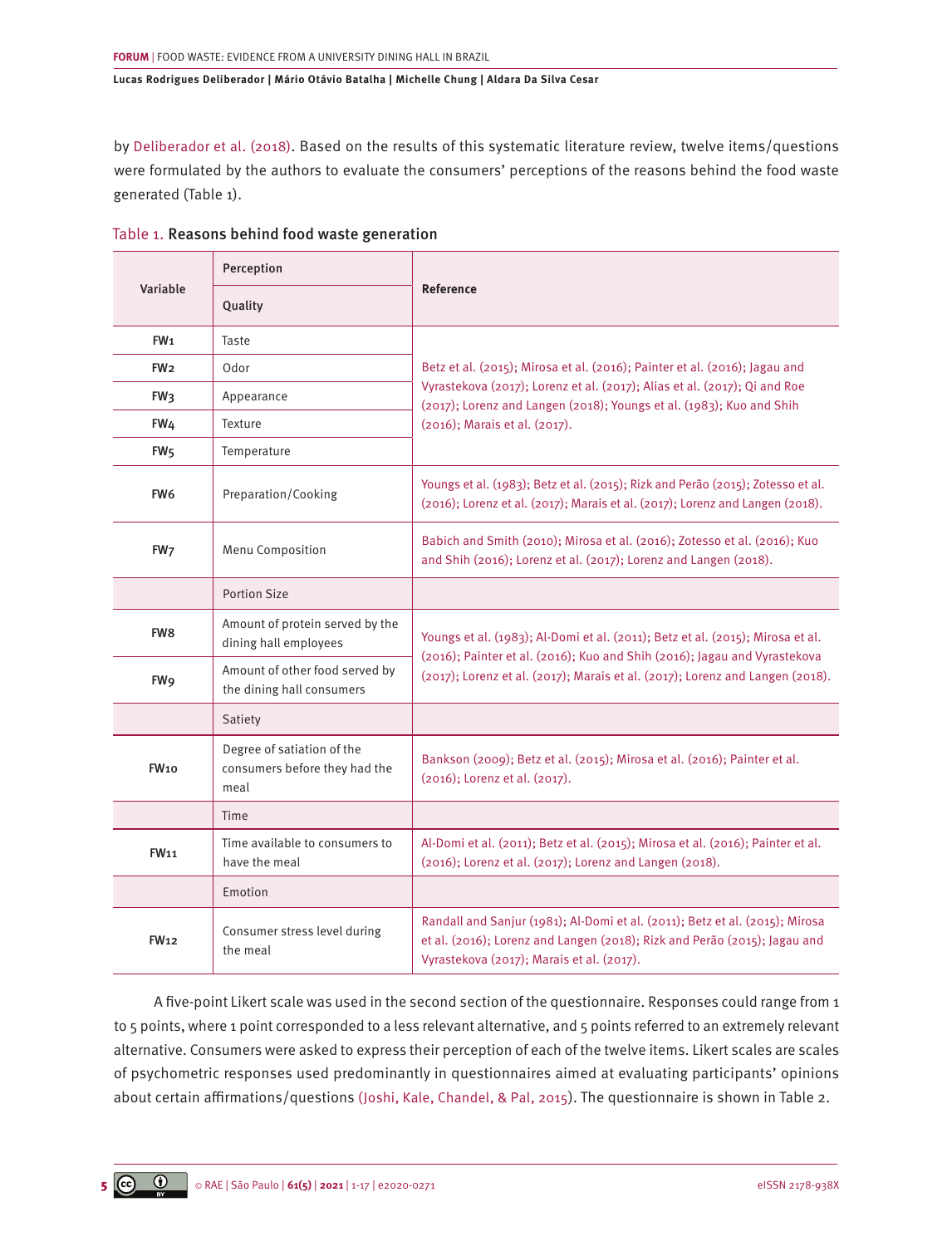### Table 2.Research questionnaire

| Category                                                                                                                                                                                 | □ Scholarship Students<br>□ Undergraduate & Graduate Students<br>□ Administrative Officers & Trainees<br>$\square$ Professors<br>$\Box$ Visitors |                                                                     |                                                 |  |  |  |
|------------------------------------------------------------------------------------------------------------------------------------------------------------------------------------------|--------------------------------------------------------------------------------------------------------------------------------------------------|---------------------------------------------------------------------|-------------------------------------------------|--|--|--|
| Gender                                                                                                                                                                                   | □ Male □ Female                                                                                                                                  |                                                                     |                                                 |  |  |  |
| Age                                                                                                                                                                                      | $\square$ 18<br>$\Box$ 19 - 25 $\Box$ 26 - 30 $\Box$ 31 - 40 $\Box$ ≥ 41                                                                         |                                                                     |                                                 |  |  |  |
| Which dishware did you use today in your meal?                                                                                                                                           | $\Box$ Plate<br>$\Box$ Tray                                                                                                                      |                                                                     |                                                 |  |  |  |
| What protein did you consume today?                                                                                                                                                      | $\Box$ Plant-based protein<br>$\Box$ Animal                                                                                                      |                                                                     |                                                 |  |  |  |
| Please answer the following questions, where: (1) poor - (2) fair - (3) good - (4) very<br>$good - (5)$ excellent.                                                                       |                                                                                                                                                  | <b>Source</b>                                                       | $1\quad 2$<br>$\overline{\mathbf{3}}$<br>4<br>5 |  |  |  |
| FW1: How would you rate the taste of the food offered today?                                                                                                                             |                                                                                                                                                  | Jagau and<br>Vyrastekova (2017)                                     | 00000                                           |  |  |  |
| FW2: How would you rate the odor of the food offered today?                                                                                                                              |                                                                                                                                                  | Lorenz et al. $(2017)$                                              | 88888                                           |  |  |  |
| FW3: How would you rate the appearance of the food offered today?                                                                                                                        |                                                                                                                                                  | Lorenz et al. $(2017)$                                              | 88888                                           |  |  |  |
| FW4: How would you rate the texture of the food offered today?                                                                                                                           |                                                                                                                                                  | Betz et al. (2015)                                                  | 00000                                           |  |  |  |
| FW5: How would you rate the temperature of the food offered today?                                                                                                                       |                                                                                                                                                  | Marais et al. (2017)                                                | 00000                                           |  |  |  |
| Please answer the following question, where: (1) strongly disagree $-$ (2) somewhat<br>disagree - (3) neither agree nor disagree - (4) somewhat agree - (5) strongly agree.              | <b>Source</b>                                                                                                                                    | $\mathbf{1}$<br>$\overline{2}$<br>3<br>4<br>5                       |                                                 |  |  |  |
| FW6: In general, do you consider that the food offered today was prepared/cooked<br>correctly?                                                                                           | Betz et al. (2015)                                                                                                                               | 88888                                                               |                                                 |  |  |  |
| Please answer the following question, where: (1) poor $-$ (2) fair $-$ (3) good $-$ (4) very<br>$good - (5)$ excellent.                                                                  | <b>Source</b>                                                                                                                                    | $\mathbf{1}$<br>$\overline{\mathbf{2}}$<br>3<br>4<br>5              |                                                 |  |  |  |
| FW7: How would you rate the menu options offered today?                                                                                                                                  | Betz et al. (2015)                                                                                                                               | 88888                                                               |                                                 |  |  |  |
| Please answer the following questions, where: (1) insufficient $-$ (2) somewhat<br>insufficient (3) – neither insufficient nor sufficient – (4) somewhat sufficient – (5)<br>sufficient. | <b>Source</b>                                                                                                                                    | $\overline{\mathbf{2}}$<br>$\overline{\mathbf{3}}$<br>1<br>4<br>- 5 |                                                 |  |  |  |
| FW8: How would you rate the amount of protein that was served by the dining hall<br>employees to you today?                                                                              |                                                                                                                                                  | Lorenz and Langen<br>(2018)                                         | 88888                                           |  |  |  |
| FW9: Regarding the other food that you served yourself with, do you consider the<br>quantity was:                                                                                        | Lorenz and Langen<br>(2018)                                                                                                                      | 88888                                                               |                                                 |  |  |  |
| Please answer the following question, where: (1) not hungry $-$ (2) slightly hungry $-$<br>(4) moderately hungry $-$ (4) very hungry $-$ (5) extremely hungry.                           | <b>Source</b>                                                                                                                                    | $1\quad 2$<br>3<br>4<br>- 5                                         |                                                 |  |  |  |
| FW10: Before having lunch, you were:                                                                                                                                                     | Mirosa et al. (2016)                                                                                                                             | 0 0 0 0 0                                                           |                                                 |  |  |  |
| Please answer the following question, where: (1) insufficient $-$ (2) somewhat<br>insufficient (3) – neither insufficient nor sufficient – (4) somewhat sufficient – (5)<br>sufficient.  | <b>Source</b>                                                                                                                                    | $1\quad 2$<br>$\overline{\mathbf{3}}$<br>4 5                        |                                                 |  |  |  |
| FW11: How would you rate the time you had available for lunch today?                                                                                                                     |                                                                                                                                                  | Marais et al. (2017)                                                | 0 0 0 0 0                                       |  |  |  |
| Please answer the following question, where: (1) not at all $-$ (2) slightly $-$ (3)<br>moderately $-$ (4) very $-$ (5) extremely.                                                       |                                                                                                                                                  | <b>Source</b>                                                       | $1\quad 2$<br>3<br>4<br>5                       |  |  |  |
| FW12: How would you rate your stress level today?                                                                                                                                        | Mirosa et al. (2016)                                                                                                                             | 0 0 0 0 0                                                           |                                                 |  |  |  |

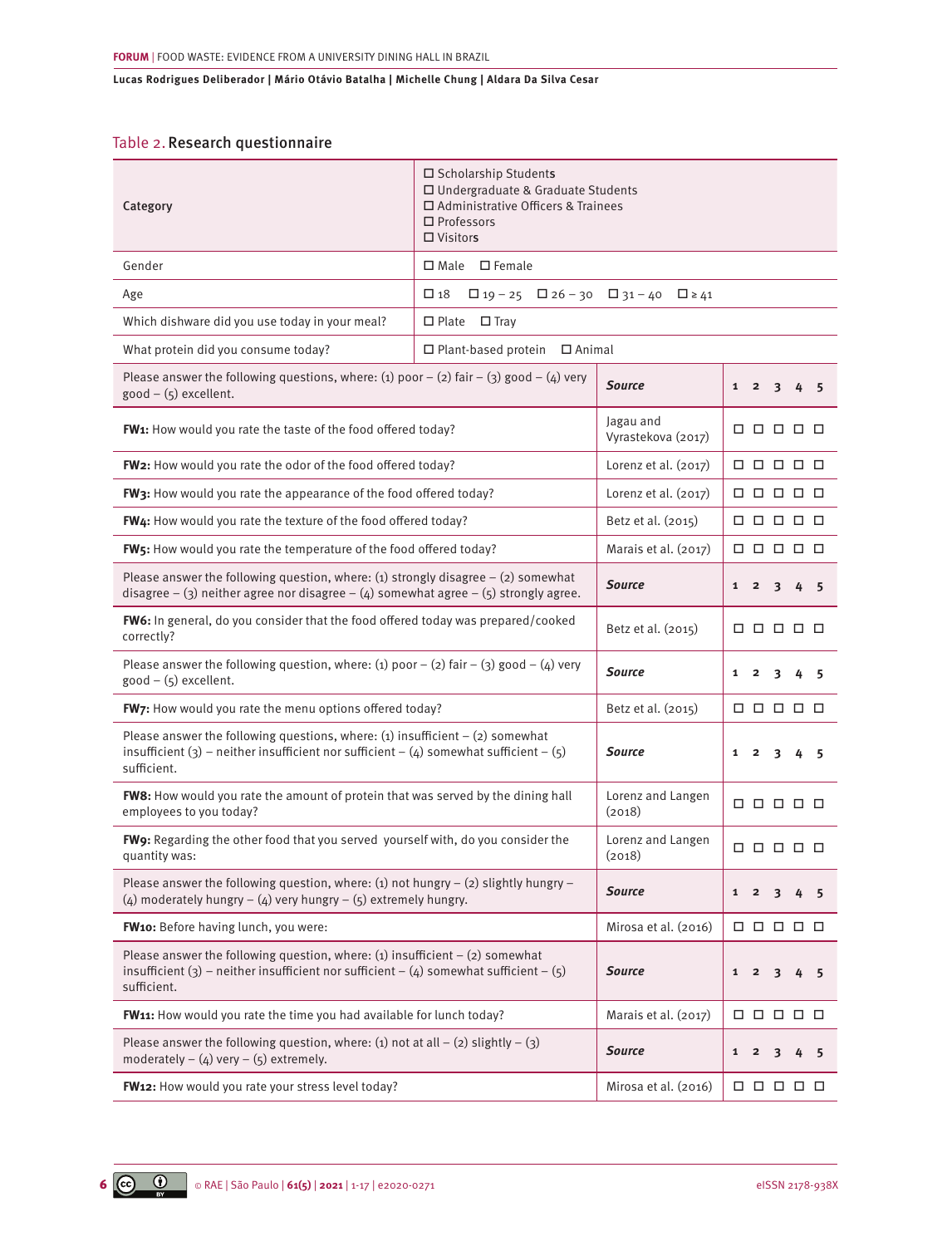For the second stage of the data collection, a digital scale (5g of precision) was used as a measurement instrument. The inevitable unavoidable food waste (e.g., bones, banana and orange peel, etc.) was separated from the avoidable waste. When the participants handed back their plates or trays, two volunteers removed the cutlery and all the food that was considered to be unavoidable and inevitable waste, so only the avoidable waste was measured. To ensure participant anonymity, names were not collected during either stage. Participants were selected by simple random sampling.

### Data analysis

The statistical software SPSS® (Statistical Package for the Social Sciences) version 21.0 was used in this study for data analysis. A descriptive analysis of the collected data was conducted to verify the central and dispersion tendency measures of the sample. Mean, median, standard deviation and coefficient of variation were used in this study. Daily food waste was calculated from the sum of all the food waste generated by the consumers who took part in the research. The *per capita* mean food waste was also calculated by dividing the daily food waste by the number of consumers in the sample. A T-test was conducted to compare the food waste means of consumers who used plates and trays; consumers who ate animal and plant-based proteins; and male and female consumers. Finally, Spearman's correlation was performed to establish the correlation between consumer food waste and consumer perceptions of the reasons behind the generation of food waste.

### **Study limitations**

The limitations of this study lie in the fact that only one dining hall was analyzed, which means that the results can only be generalized for the place we studied. Data were collected on only 3 days, and involved 3 different types of menu. Moreover, by separating the types of waste (avoidable and unavoidable), only avoidable food waste was quantified. Time limitations and access to the study object made it difficult to measure unavoidable food waste and replicate the research on other days and in other facilities. As with any questionnaire research, the reliability and accuracy of the data may have been compromised by various limitations, such as the reliability of the memory and the honesty of participants [\(Hallström & Börjesson, 2013\)](#page-14-0).

Among the major limitations of this study one stands out: the time available for collecting data. Considering the minimum sample size (342 consumers) and the time that the dining hall operates during the lunch period (2 hours and 15 minutes), it was necessary to approach at least three consumers per minute to achieve the objectives, even though we were able to count on the collaboration of a team of six people.

# **FOOD WASTE GENERATION AND CONSUMER PERCEPTIONS**

Table 3 highlights the findings relating to the food waste generated, according to sex, choice of dishware and protein consumed. Measurement resulted in food waste of 68g per consumer. It is important to emphasize that this study only considered avoidable and possibly avoidable food waste during measurement. The literature considers that 7 to 25g of food waste per consumer/meal is common [\(Vaz, 2006\).](#page-15-0)

Male consumers accounted for 57.04% of the sample. With regard to the dishware available, trays were used the most by the consumers (54.65%). The larger percentage for trays is an interesting result, since a number

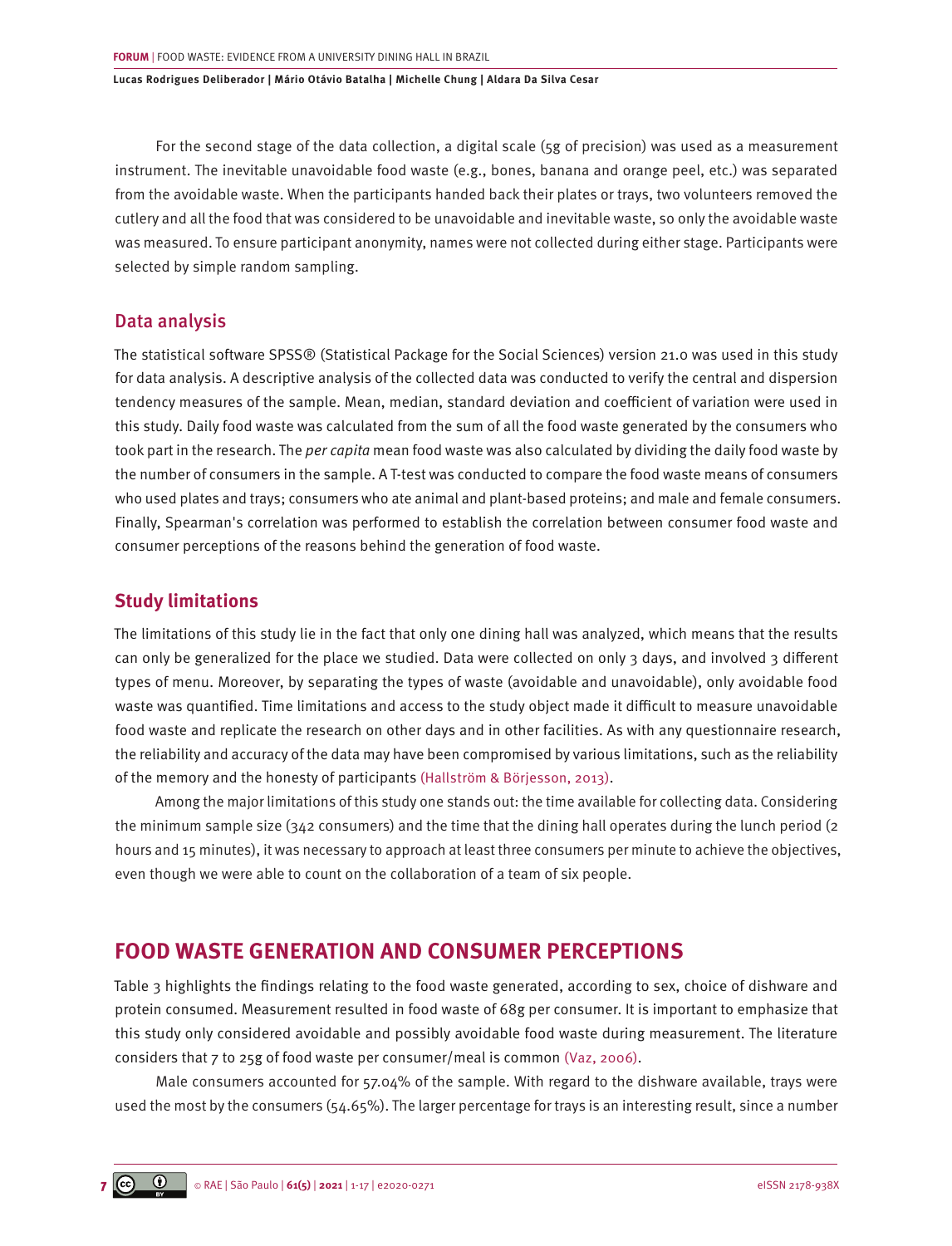of studies in the literature [\(Babich & Smith, 2010; Kim & Morawski, 2013; Lorenz & Langen, 2018; Marais et al.,](#page-13-0) [2017; Mirosa et al., 2016; Painter, Thondhlana, & Kua, 2016; Qi & Roe, 2017; Thiagarajah & Getty, 2013; Wansink &](#page-13-0) [Just, 2013\)](#page-13-0) present cases of dining halls that, by replacing trays with plates, managed to reduce food waste by a significant amount.

|                  |                                             | <b>Results</b>   |                                                                                                                                                                                       |                   |                   |                   |  |  |
|------------------|---------------------------------------------|------------------|---------------------------------------------------------------------------------------------------------------------------------------------------------------------------------------|-------------------|-------------------|-------------------|--|--|
| <b>Variables</b> |                                             | <b>Consumers</b> | <b>Consumers</b>                                                                                                                                                                      | <b>Food Waste</b> | <b>Food Waste</b> | <b>Food Waste</b> |  |  |
|                  |                                             | (n)              | $(\%)$<br>(kg)<br>21.216<br>24.75<br>68.63<br>47.286<br>4.88<br>3.915<br>0.546<br>0.92<br>0.600<br>0.83<br>73.562<br>100.00<br>57.04<br>41.221<br>42.96<br>32.341<br>100.00<br>73.562 |                   | (kg)/n            | $(\%)$            |  |  |
|                  | Scholarship Students                        | 269              |                                                                                                                                                                                       |                   | 0.079             | 28.84             |  |  |
| Category         | Undergraduate &<br><b>Graduate Students</b> | 746              |                                                                                                                                                                                       |                   | 0.063             | 64.28             |  |  |
|                  | Administrative Officers<br>& Trainees       | 53               |                                                                                                                                                                                       |                   | 0.074             | 5.32              |  |  |
|                  | Professors                                  | 10               |                                                                                                                                                                                       |                   | 0.055             | 0.74              |  |  |
|                  | <b>Visitors</b>                             | 9                |                                                                                                                                                                                       |                   | 0.067             | 0.82              |  |  |
|                  | Total                                       | 1087             |                                                                                                                                                                                       |                   | 0.068             | 100.00            |  |  |
| Sex              | Male                                        | 620              |                                                                                                                                                                                       |                   | 0.066             | 56.04             |  |  |
|                  | Female                                      | 467              |                                                                                                                                                                                       |                   | 0.069             | 43.96             |  |  |
|                  | Total                                       | 1087             |                                                                                                                                                                                       |                   | 0.068             | 100.00            |  |  |
|                  | Tray                                        | 594              | 54.65                                                                                                                                                                                 | 53.405            | 0.090             | 72.60             |  |  |
| Dishware         | Plate                                       | 493              | 45.35                                                                                                                                                                                 | 20.157            | 0.041             | 27.40             |  |  |
|                  | Total                                       | 1087             | 100.00                                                                                                                                                                                | 73.562            | 0.068             | 100.00            |  |  |
|                  | Plant-based protein                         | 97               | 8.92                                                                                                                                                                                  | 7.365             | 0.076             | 10.01             |  |  |
| Protein          | Animal                                      | 990              | 91.08                                                                                                                                                                                 | 66.197            | 0.067             | 89.99             |  |  |
|                  | Total                                       | 1087             | 100.00                                                                                                                                                                                | 73.562            | 0.068             | 100.00            |  |  |

### Table 3. Food waste generation

Although the presented result of 68g per consumer seems high, this value is similar to that found in other studies carried out in Brazilian university dining halls at lunchtime, as can be seen in Table 4. It is noteworthy that some of these dining halls have adopted measures to reduce food waste. Such is the case with the University of São Paulo, which, after an awareness campaign, reduced food waste from 83.1g to 66.7g.

|  | Table 4. Food waste generation in Brazilian university dining halls |  |  |  |  |
|--|---------------------------------------------------------------------|--|--|--|--|
|--|---------------------------------------------------------------------|--|--|--|--|

| Location                                                             | Per capita food waste generation | Reference                      |
|----------------------------------------------------------------------|----------------------------------|--------------------------------|
| University of São Paulo                                              | 83.1g                            | Sigueira et al. (2007)         |
| South Fluminense Region (the<br>university's name was not disclosed) | 9.02g                            | Lopes and Fonseca (2013)       |
| Federal University of Santa Maria<br>(Centro)                        | Between 37 and 92g               | Zanini(2013)                   |
| Federal Rural University of Amazon                                   | Between 20 and 40g               | Paredes, Ladeira and Sá (2014) |
| Federal University of Technology -<br>Paraná (Campo Mourão)          | Between 65 and 102g              | Vieira (2015)                  |
| São Paulo/SP (the university's name<br>was not disclosed)            | 63.30g                           | Domingues et al. (2016)        |

Source: Santos (2016), adapted by the authors.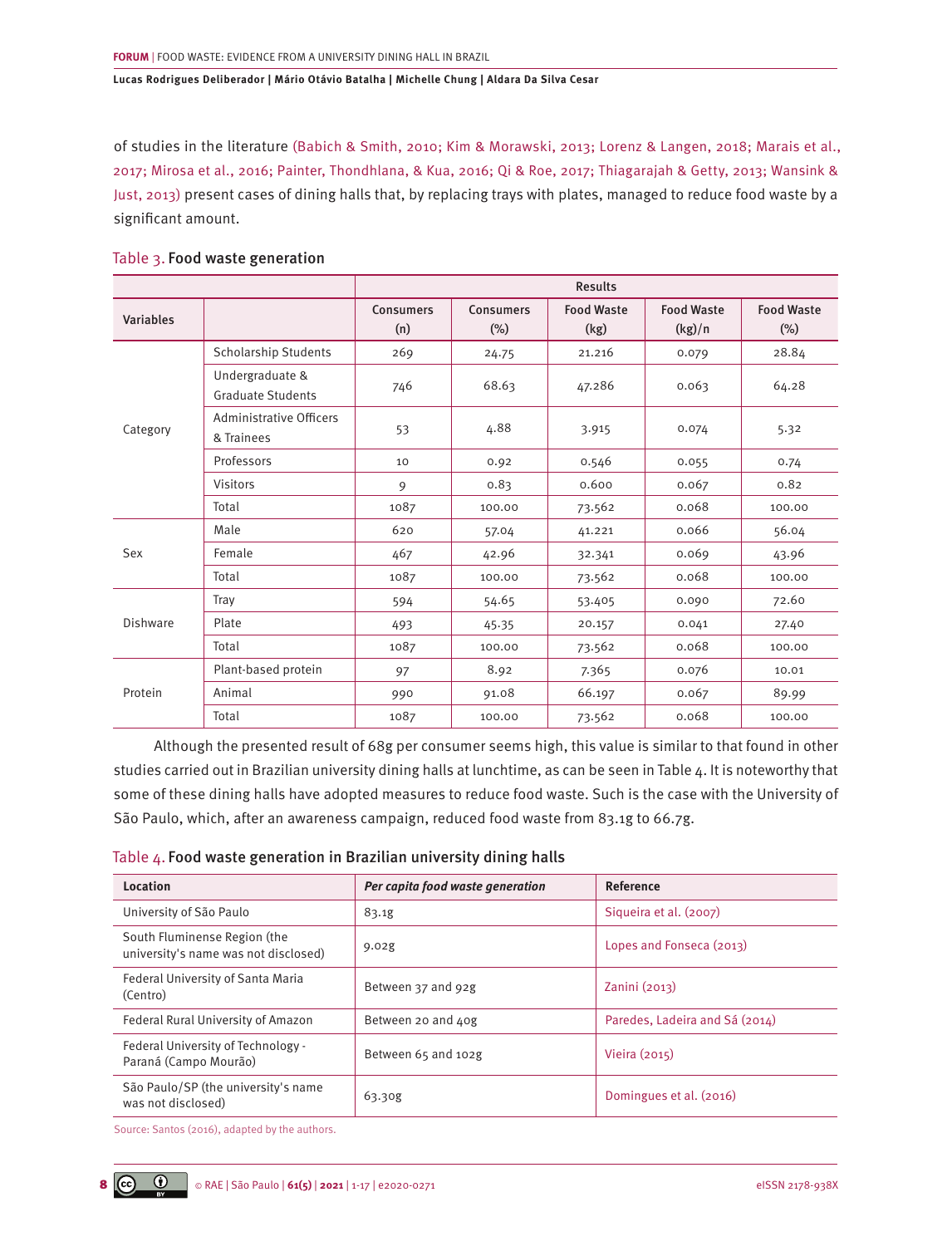Food waste generated by male (66g) and female (69g) consumers was analyzed statistically by way of a T-test. When performing the T-test for equality of means, the p-value identified was higher than 0.05 (p-value (2-tailed) = 0.550). Therefore, with a 95% confidence level, the food waste generated by male and female consumers cannot be considered to be different. Similarly, after comparing food waste from consumers of plant-based (76g) and animal (67g) protein, with a 95% confidence level (p-value (2-tailed) = 0.260), the T-test for equality of means showed that there was no difference in the waste generated by either. However, when comparing the mean food waste generated by consumers who used trays (90g) and plates (41g), with a 95% confidence level (p-value (2-tailed) = 0.000), the T-test outcome confirms that the amount of food wasted in the dining hall was greater for consumers using trays rather than plates.

## **Consumer perceptions**

Consumer perceptions as to the reasons behind the food waste generated, and the mean, standard deviation, coefficient of variation, median, maximum and minimum values were calculated and are shown in Table 5.

| Variable                                                               | Likert Scale - Consumers (%) |                |                         |       |       | <b>Standard</b>  | Coefficient  | Median |
|------------------------------------------------------------------------|------------------------------|----------------|-------------------------|-------|-------|------------------|--------------|--------|
|                                                                        | $\mathbf{1}$                 | $\overline{2}$ | $\overline{\mathbf{3}}$ | 4     | 5     | <b>Deviation</b> | of Variation |        |
| Taste                                                                  | 1.29                         | 23.64          | 47.01                   | 24.84 | 3.22  | 0.814            | 0.267        | 3.00   |
| Odor                                                                   | 1.66                         | 24.29          | 52.81                   | 17.30 | 3.96  | 0.800            | 0.268        | 3.00   |
| Appearance                                                             | 3.22                         | 24.01          | 43.51                   | 24.10 | 5.15  | 0.903            | 0.297        | 3.00   |
| Texture                                                                | 2.85                         | 25.85          | 45.35                   | 22.26 | 3.68  | 0.862            | 0.289        | 3.00   |
| Temperature                                                            | 1.20                         | 16.47          | 44.80                   | 29.71 | 7.82  | 0.868            | 0.266        | 3.00   |
| Preparation/Cooking                                                    | 1.01                         | 6.07           | 14.26                   | 36.61 | 42.04 | 0.939            | 0.227        | 4.00   |
| Menu Composition                                                       | 4.32                         | 26.13          | 41.03                   | 23.18 | 5.34  | 0.938            | 0.314        | 3.00   |
| Amount of protein<br>served by the dining<br>hall employees            | 7.18                         | 22.17          | 57.77                   | 8.83  | 4.05  | 0.849            | 0.303        | 3.00   |
| Amount of other food<br>served by the dining<br>hall consumers         | 1.47                         | 7.08           | 79.39                   | 8.83  | 3.22  | 0.587            | 0.192        | 3.00   |
| Degree of satiation<br>of the consumers<br>before they had the<br>meal | 0.58                         | 25.02          | 41.40                   | 18.68 | 4.32  | 0.999            | 0.356        | 3.00   |
| Time available to<br>consumers to have<br>the meal                     | 1.29                         | 6.35           | 42.32                   | 29.25 | 20.79 | 0.926            | 0.256        | 4.00   |
| Consumer stress<br>level during the meal                               | 20.24                        | 31.09          | 27.87                   | 11.50 | 9.29  | 1.198            | 0.463        | 2.00   |

Table 5. Consumers' perception on the reasons behind food waste generation

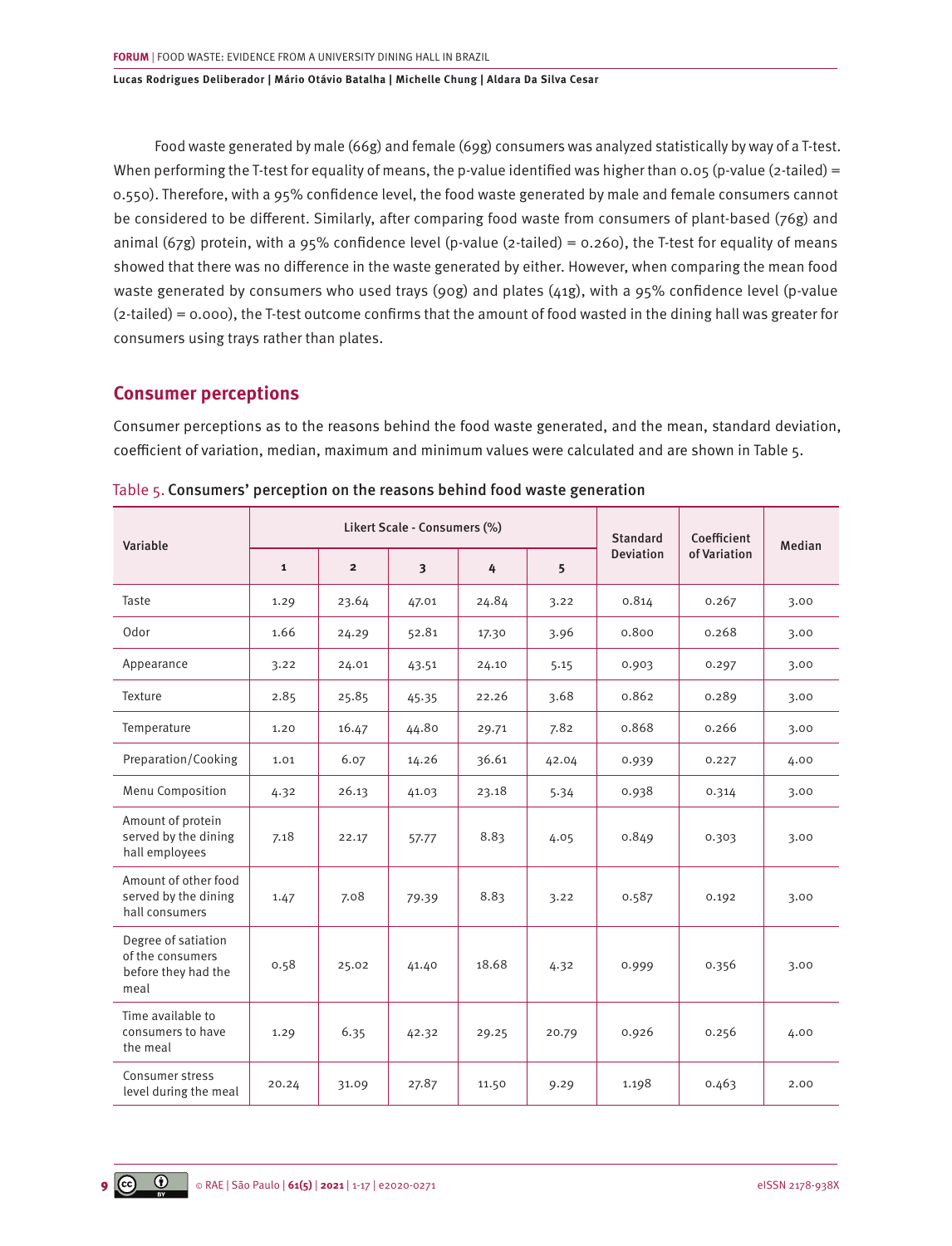The coefficient of variation values for 11 out of 12 variables were higher than 20%, which means that there was no homogeneity in the responses obtained. The maximum and minimum values corroborate the explanation of the coefficient of variation values. All maximum response values were 5 points, and the minimum values, 1 point. This means that there were respondents who considered both extremely irrelevant and highly relevant alternatives for all variables. For the descriptive analysis, the median was considered to be a measure of central tendency.

The variables of taste (FW1), odor (FW2), appearance (FW3), texture (FW4) and temperature (FW5) gave a median value of 3, which is considered good according to the questionnaire alternatives. Food preparation/ cooking (FW6) obtained a median value of 4, which indicates that the dining hall consumers partially agreed that the food was properly cooked/prepared. Menu composition (FW7) was assessed as being good. Both the amount of protein served by the dining hall employees (FW8) and the amount of other food that consumers served themselves (FW9) were considered neither insufficient nor sufficient.

The degree of satiation of consumers before they had the meal (FW10) obtained a median of 3, indicating that consumers considered themselves to be moderately hungry before having lunch. Regarding the availability of time for the meal (FW11), the consumers' responses obtained a median value of  $4$ , meaning that consumers usually had more than enough time to eat. Finally, when verifying the emotional stress (FW12) of the participants, it is possible to observe from the median that users had lower levels of stress.

The degree of association of the variables and waste was measured using the Spearman correlation coefficient ( $\rho$ ). The Spearman correlation ( $\rho$ ) considers a range from +1 to -1. In this study, correlations with a statistical significance of p ≤ 0.05 were considered. Those outcomes that consider just the significant correlations are shown in Table 6.

|                                  | Variables |           |            |           |             |                     |                  |                                                                      |  |
|----------------------------------|-----------|-----------|------------|-----------|-------------|---------------------|------------------|----------------------------------------------------------------------|--|
|                                  | Taste     | Odor      | Appearance | Texture   | Temperature | Preparation/Cooking | Menu Composition | consumers before they have the<br>Degree of satiation of the<br>meal |  |
| Spearman<br>Correlation $(\rho)$ | $-.132**$ | $-.108**$ | $-.067**$  | $-.088**$ | $-.094***$  | $-.124***$          | $-.112**$        | $-.078*$                                                             |  |
| p-valor                          | .000      | .000      | .027       | .004      | .002        | .000                | .000             | .010                                                                 |  |

|  |  | Table 6. Spearman correlation of consumer's perceptions and waste amount |
|--|--|--------------------------------------------------------------------------|
|  |  |                                                                          |

Notes: \*Significant correlation for p < 0.05; \*\*Significant correlation for p < 0.01.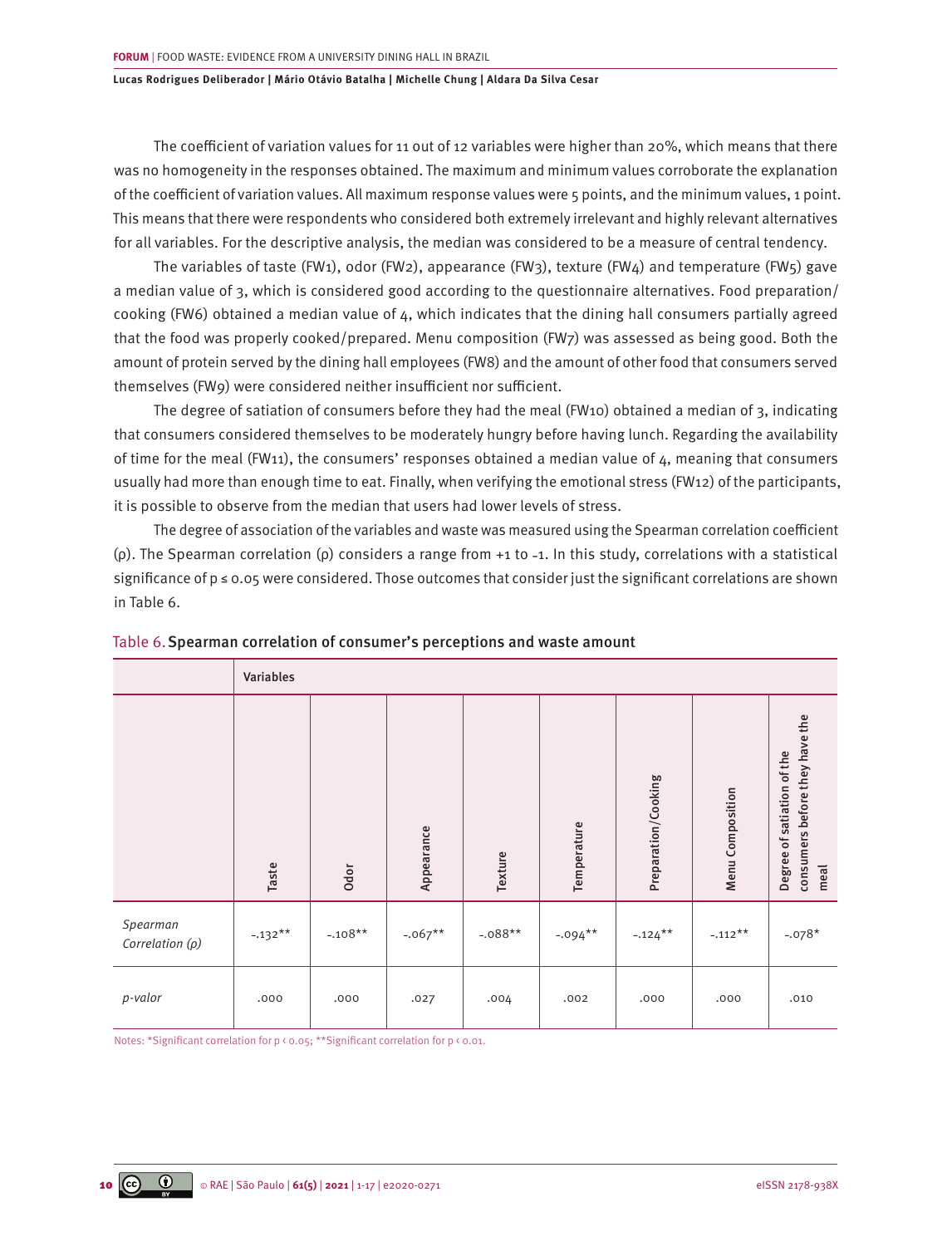# **DISCUSSION**

The correlation analysis found that the relationship between food waste and the variables identified in the literature was the possible cause of waste in the dining hall. The outcomes revealed that the correlations were a mostly weak and weak to moderate relationship, with a negative sense of covariance. These correlations can be explained by elements found in the literature.

Correlations of taste, odor, appearance, texture and temperature corroborate the studies of [Alias, Mokhlis](#page-13-0) [and Zainun \(2017\), Betz, Buchli, Göbel and Müller \(2015\)](#page-13-0), [Jagau and Vyrastekova \(2017\), Kuo and Shih \(2016\), Lorenz](#page-14-0) [and Langen \(2018\), Lorenz, Hartmann and Langen \(2017\), Marais et al. \(2017\), Mirosa et al. \(2016\), Painter et al. \(2016\),](#page-14-0) [Qi and Roe \(2017\) and Youngs, Nobis and Town \(1983\)](#page-14-0), all of who highlight these five variables as potential causes of food waste in dining halls. Such negative correlations indicate that when an item was assessed as being satisfactory, food waste tended to be lower, at a significance level of 5%

Sensory responses to the taste, odor, appearance, texture and temperature of food have a tendency to determine consumer food preferences, and their acceptance or rejection habits [\(Bhuiyan, 2015\)](#page-13-0). Considering, therefore, how the different sensorial characteristics of food influence food behavior contributes to the development of new meals and eating habits that could be used to promote a reduction in food waste [\(McCrickerd & Forde, 2016\)](#page-15-0).

The correlation between taste and waste supports the studies of [Mirosa et al. \(2016\)](#page-14-0), who pointed out that taste is the main cause of the behavior that causes food waste. Different sensory receptors in the tongue are responsible for tasting, which plays an important role in the conclusions drawn about each type of food [\(Mennella,](#page-14-0) [2014\).](#page-14-0) Taste is one of the most important sensory characteristics influencing food choice/disposal. The consumers in our study who assessed taste to be satisfactory tended to waste less food.

Consequently, the relationship between taste and odor is one of the main determinants of food preferences. The characteristics of the food - mainly taste, but also odor and appearance - are a central dimension of quality for consumers [\(Ensaff et al., 2015; McCrickerd & Forde, 2016\).](#page-14-0) The correlation of waste and odor complements what was discussed by [Boesveldt and Graaf \(2017\)](#page-13-0). Odor mainly plays an anticipatory and appetizing role in food behavior, as it is able to generate a specific appetite for the food in question, and depending on other external or internal factors, to develop food preferences [\(Boesveldt & Graaf, 2017\)](#page-13-0).

As identified by the correlations, appearance can also be considered in the discussion of food waste [\(Aschemann-Witzel, Hooge, Amani, Bech-Larsen, & Oostindjer, 2015\).](#page-13-0) The appearance of food is a key factor that influences food preferences [\(Laan, Ridder, Viergever, & Smeets, 2012; Vilaro et al., 2018\).](#page-14-0) The appearance of food is the first impression a consumer gets. The impact of color on the consumer's perception of quality was widely studied b[y Francis \(1995\). Francis \(1995\)](#page-14-0) noted that color, as an aspect of appearance, has to be within an expected range for the food to be accepted, and the degree of acceptability is judged within that range. If the color is unacceptable, other major quality factors, such as taste and texture, are unlikely to be considered.

Texture includes the physical properties of food, including shape [\(Gibson & Cooke, 2017; Jeltem, Beckley, &](#page-14-0) [Vahalik, 2015\).](#page-14-0) The correlation between waste and the consumers' perceptions of texture is in line with what was discussed in the studies o[f Chambers and Bowers \(1993\) and Aschemann-Witzel et al. \(2015\)](#page-14-0). Today's consumers are much more sensitive to subtle differences in texture than in taste, and tend to use texture as the main limiting factor for the acceptability of food [\(Aschemann-Witzel et al., 2015; Chambers & Bowers, 1993\)](#page-13-0).

As observed, waste was also correlated with the temperature of the food. These results indicate that the temperature of the food has implications for food consumption preferences, which is reinforced by the studies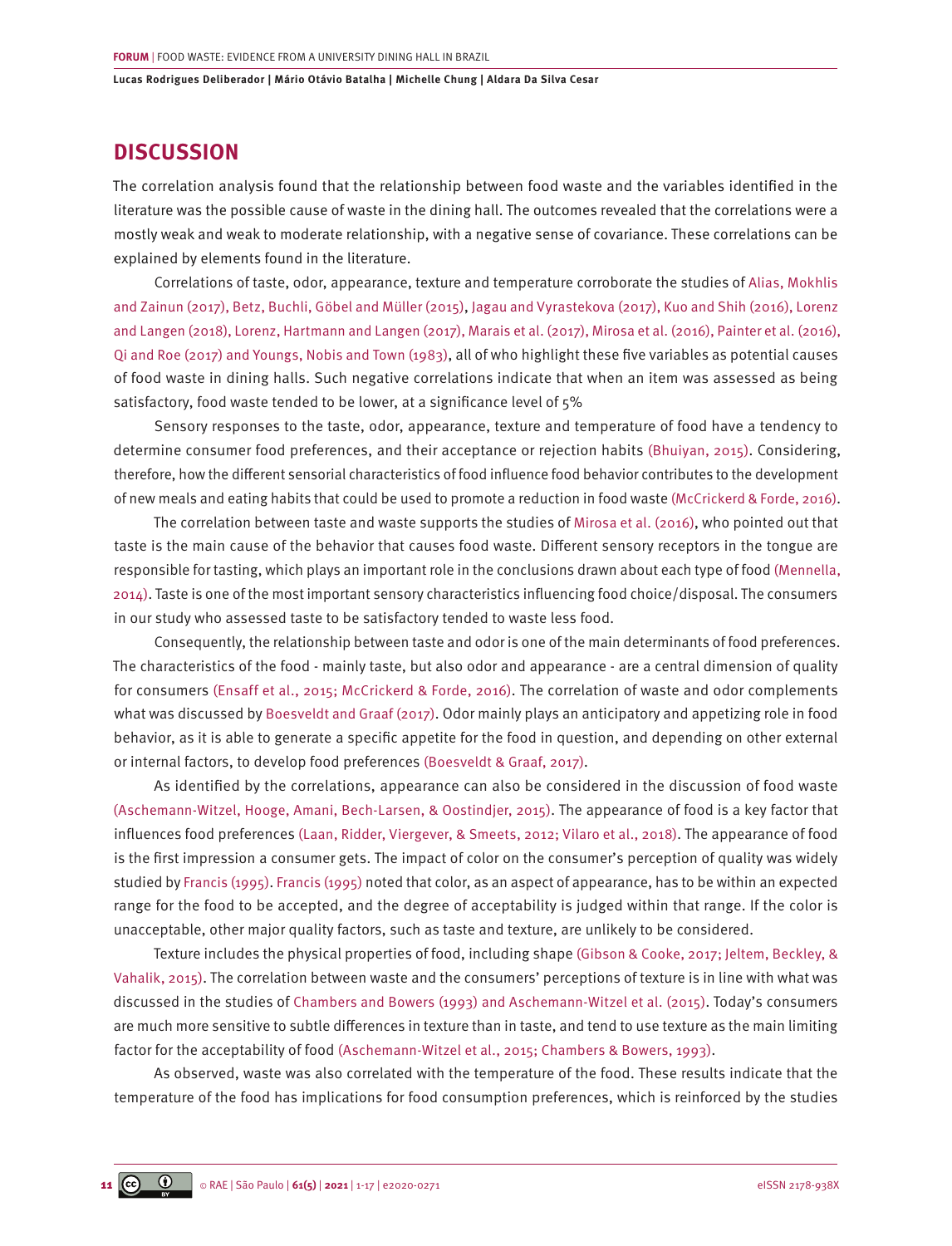of [Zellner, Stewart, Rozin and Brown \(1988\)](#page-16-0) and [Stroebele and Castro \(2004\)](#page-15-0). These studies demonstrate that the temperature at which food is consumed is affected primarily by the individual preference of each consumer. Consumers can accept certain foods at certain temperatures, but not at others. Temperature preferences are a reflection of an experience with a particular product. According to [Zellner et al. \(1988\),](#page-16-0) these preferences may be based on a direct taste experience, socially disclosed information about taste, or general ideas about food.

In addition to these correlations, waste was associated with food preparation/cooking, meaning that there was a tendency among consumers who positively assessed this variable to waste less food, as confirmed by [Betz](#page-13-0) [et al. \(2015\),](#page-13-0) [Lorenz and Langen \(2018\), Lorenz et al. \(2017\), Marais et al. \(2017\), Rizk and Perão \(2015\), Youngs et al.](#page-14-0)  [\(1983\) and Zotesso, Cossich, Colares and Tavares \(2016\)](#page-14-0).

This correlation can also be justified by what was discussed by [Murimi, Chrisman, McCollum and Mcdonald](#page-14-0) [\(2016\)](#page-14-0), who tried to understand consumer perceptions about menu options and to determine what could influence their food choices. The study found that in addition to consumers wanting the food to be properly prepared/ cooked and always served hot, there was a concern that employees would not comply with food safety guidelines.

The correlation between menu composition and waste supported the findings of the studies of [Babich and](#page-13-0) [Smith \(2010\),](#page-13-0) [Kuo and Shih \(2016\), Lorenz and Langen \(2018\), Lorenz et al. \(2017\), Mirosa et al. \(2016\)](#page-14-0) a[nd Zotesso et](#page-16-0) [al. \(2016\)](#page-16-0). In these studies, the authors consider that waste observations can help identify which food consumers avoid eating. The negative correlation indicated that consumers who judged the food to be satisfactory, tended to waste less. This information allows managers and/or nutritionists to modify the menu to satisfy consumers and, consequently, generate less waste.

The correlation between waste and the time that consumers had for eating their meal corroborates what was found in the studies of [Al-Domi et al. \(2011\), Betz et al. \(2015\),](#page-13-0) [Lorenz and Langen \(2018\), Mirosa et al. \(2016\)](#page-14-0) [and Painter et al. \(2016\)](#page-14-0). According to these studies, the amount of time available for lunch is directly related to food waste. This correlation also complements the results of the [Bergman, Buergel, Joseph and Sanchez \(2000\)](#page-13-0) research, which found that students with a shorter lunch period wasted, an average, 43.5% of their food, while those with a longer lunch period wasted 27%.

# **POTENTIAL INTERVENTIONS FOR FOOD WASTE REDUCTION**

In our study, waste is strongly related to the amount of protein that is placed in a standard quantity on the consumer's plate by an employee. This study recommends therefore, that portion sizes be reduced. Employees can ask those eating if the amount of food served is actually sufficient. The literature indicates that large portion sizes are related to unconscious increases in food consumption and increases in waste left in dishes [\(Al-Domi](#page-13-0) [et al., 2011; Betz et al., 2015;](#page-13-0) [Jagau & Vyrastekova, 2017; Lorenz et al., 2017; Marais et al., 2017; Mirosa et al., 2016;](#page-14-0)  [Painter et al., 2016\).](#page-14-0)

The descriptive analysis exposed that variables of taste, odor, appearance, texture, temperature, and menu composition were assessed as being good by consumers, indicating that improvements can still be made. Improving the quality of meals is a way to reduce avoidable food waste in dining halls [\(Betz et al., 2015;](#page-13-0) [Lorenz et](#page-15-0) [al., 2017; Marais et al., 2017; Mirosa et al., 2016; Painter et al., 2016; Zotesso et al., 2016\).](#page-15-0) Periodic quality reviews of the food can be a way of reducing waste. Choice of suppliers also influences quality and food waste [\(Zotesso](#page-16-0) [et al., 2016\)](#page-16-0). Therefore, suppliers should be chosen according to pre-established quality standards. Improving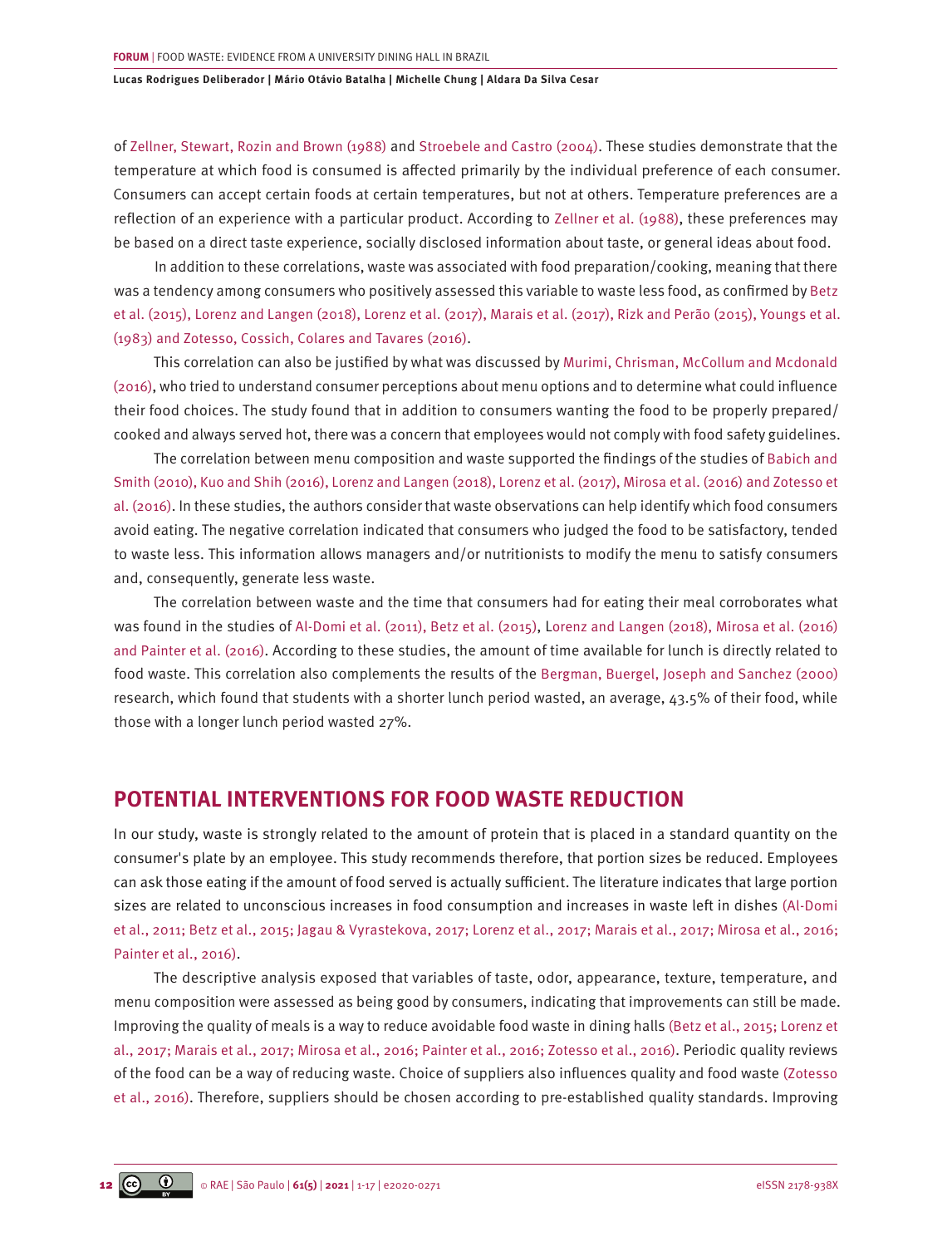menu composition has already been mentioned in other studies [\(Betz et al., 2015; Marais et al., 2017; Mirosa et al.,](#page-13-0) [2016; Painter et al., 2016\).](#page-13-0) According to [Betz et al. \(2015\)](#page-13-0), food waste is reduced when menus are flexible.

Another recommended potential intervention is to eliminate the use of trays and use only plates. As shown in Table 3, it has been confirmed statistically that consumers who take trays instead of plates waste more food. The substitution of trays for plates was investigated in other studies [\(Babich & Smith, 2010; Lorenz & Langen, 2018;](#page-13-0)  [Marais et al., 2017; Mirosa et al., 2016; Painter et al., 2016; Qi & Roe, 2017; Wansink & Just, 2013\)](#page-13-0). Thiagarajah and Getty (2013), for example, identified a reduction in food waste of 23g/consumer in the Indiana University dining hall.

Providing nutritional information about the food available on menus can also be a way of reducing food waste. Nutritional information may allow consumers to align their behaviors according to the interpretation of value-based information. The implementation of information campaigns is believed to be a sustainable way of informing consumers about the negative impacts of food waste [\(Jagau & Vyrastekova, 2017; Lorenz & Langen, 2018;](#page-14-0)  [Lorenz et al., 2017; Marais et al., 2017; Rizk & Perão, 2015\).](#page-14-0)

[Zawawi, Rosli, Bustami, Mispan and Ramli \(2015\)](#page-16-0) have suggested starting campaigns that emphasize the importance of reducing, recycling and reusing. Dining halls can use campaigns to advise consumers to take only what they really want to eat. Since there are no extra costs to the consumer if they do waste food, there is no incentive for them to be conscientious in the amount of food they place on their plate. Here, we also suggest the implementation of information campaigns as a way of verifying the amount of food waste that could be reduced from what we have presented.

Coercion is suggested. There are several methods of coercion, initiatives that seek to increase the possibility that consumers will not leave leftover food on their plates. We suggest that caution is exercised before implementing penalties in dining halls. Given the importance of the benefits that consumers derive from the dining experience, some stress could be caused as a consequence of the introduction of a penalty system, which might compromise any benefits derived. To conclude, food waste management interventions can be used and involve techniques, such as composting [\(Babich & Smith, 2010; Zawawi et al., 2015\),](#page-13-0) thus enabling economic and environmental impacts to be minimized.

## **CONCLUSIONS**

Food waste has significant economic, environmental and social impacts. The magnitude and complexity of this problem has been addressed by several studies. Literature and empirical evidence emphasize the significant importance of assessing the amount of food waste that occurs in subsidized food service establishments. Underlying causes need to better understood, and the potential interventions that can be introduced to encourage behavioral changes should be identified. The objective of this study was to examine food waste in a Brazilian university dining hall.

In order to study food wasted in the dining hall, the uneaten food from the plates and trays of the consumers was measured. Structured questionnaires were used to identify the characteristics of the sample and the consumer perceptions regarding the variables that are considered the possible causes of food waste. Knowing the amount of food wasted by each consumer and verifying their respective perceptions corroborated the differentials of this research.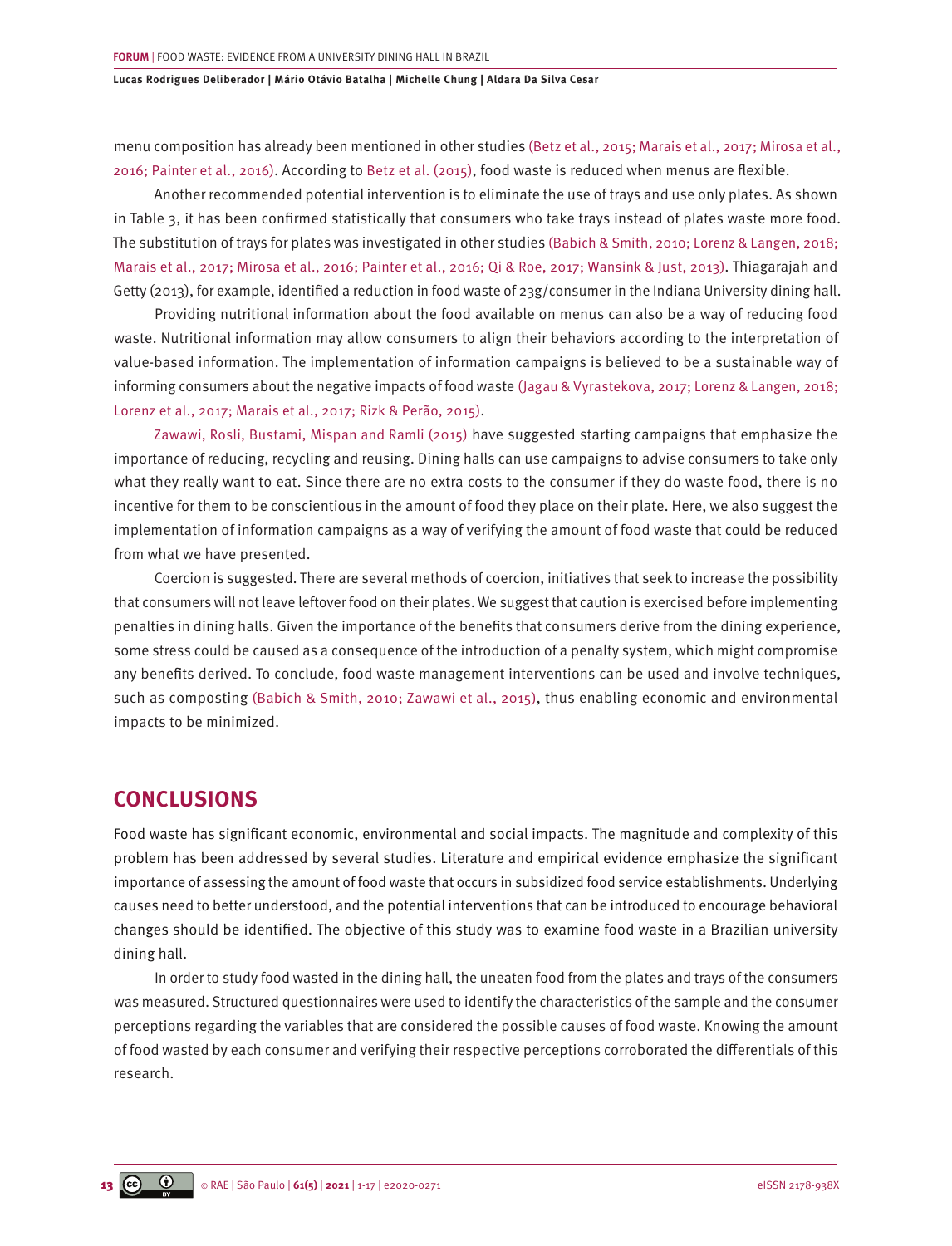<span id="page-13-0"></span>The amount of food wasted was 68g/consumer, on average, over the three days of the study. This amount is higher than is considered acceptable in the literature (7 to 25g per consumer), but is similar to other Brazilian university dining halls. One of the most expressive findings of this study is that the use of trays contributes more to food waste than plates. It was suggested that only plates be made available to consumers. Removing trays also brings other benefits for the dining hall, since this not only reduces food waste, but also the amount of energy, and the water and chemical products used during the washing and sanitizing phases.

Future research should help expand the data to include other types of restaurants and different menu options. It is also important to emphasize that the results of the correlation analysis represent a trend, and not necessarily a cause and effect. Thus, we consider that there is a demand for new research to investigate the reasons for the situation we found.

Analysis of the waste from overproduction and unprepared food that never reaches the consumer and the causes of this can be included in future work. This study can also be replicated in other public sector food services, such as hospitals, schools, etc. Aspects related to the impact of food waste on the environment may also be topics of interest in future studies for improving university sustainability. Finally, it is suggested that studies be carried out of the action-research type, with the aim of verifying a possible reduction in food waste due to the application of better service practices and consumer awareness campaigns.

# **REFERENCES**

- [Al-Domi, H., Al-Rawajfe, H., Aboyousif, F., Yaghi, S., Mashal,](https://doi.org/10.3923/pjn.2011.871.878) [R., & Fakhoury, J. \(2011\). Determining and Addressing Food](https://doi.org/10.3923/pjn.2011.871.878)  [Plate Waste in a Group of Students at the University of Jordan.](https://doi.org/10.3923/pjn.2011.871.878) *[Pakistan Journal of Nutrition](https://doi.org/10.3923/pjn.2011.871.878)*, *10*(9), 871–878. doi: 10.3923/ [pjn.2011.871.878](https://doi.org/10.3923/pjn.2011.871.878)
- [Alias, A. R., Mohd Mokhlis, N. A., & Zainun, N. Y. \(2017\). Baseline](https://doi.org/10.1088/1757-899X/271/1/012045)  [for food waste generation – A case study in Universiti Tun](https://doi.org/10.1088/1757-899X/271/1/012045)  [Hussein Onn Malaysia cafeterias.](https://doi.org/10.1088/1757-899X/271/1/012045) *IOP Conference Series: [Materials Science and Engineering](https://doi.org/10.1088/1757-899X/271/1/012045)*, *271*, 012045. doi: [10.1088/1757-899X/271/1/012045](https://doi.org/10.1088/1757-899X/271/1/012045)
- [Aschemann-Witzel, J., de Hooge, I., Amani, P., Bech-Larsen, T., &](https://doi.org/10.3390/su7066457)  [Oostindjer, M. \(2015\). Consumer-Related Food Waste: Causes](https://doi.org/10.3390/su7066457)  [and Potential for Action.](https://doi.org/10.3390/su7066457) *Sustainability*, *7*(6), 6457–6477. doi: [10.3390/su7066457](https://doi.org/10.3390/su7066457)
- [Babich, R., & Smith, S. \(2010\). "Cradle to Grave": An Analysis](https://doi.org/10.1080/15428052.2010.535747)  [of Sustainable Food Systems in a University Setting.](https://doi.org/10.1080/15428052.2010.535747) *Journal [of Culinary Science & Technology](https://doi.org/10.1080/15428052.2010.535747)*, *8*(4), 180–190. doi: [10.1080/15428052.2010.535747](https://doi.org/10.1080/15428052.2010.535747)
- [Bankson, J. D. \(2009\). Food rescue system for UVa dining and](https://doi.org/10.1109/SIEDS.2009.5166160)  Charlottesville community. In *[2009 Systems and Information](https://doi.org/10.1109/SIEDS.2009.5166160)  [Engineering Design Symposium](https://doi.org/10.1109/SIEDS.2009.5166160)* (pp. 85–89). IEEE. doi: [10.1109/SIEDS.2009.5166160](https://doi.org/10.1109/SIEDS.2009.5166160)
- [Bergman, E. A., Buergel, N. S., Joseph, E., & Sanchez, A. \(2000\).](https://doi.org/10.1016/S0002-8223(00)00202-9) [Time Spent by Schoolchildren to Eat Lunch.](https://doi.org/10.1016/S0002-8223(00)00202-9) *Journal of the [American Dietetic Association](https://doi.org/10.1016/S0002-8223(00)00202-9)*, *100*(6), 696–698. doi: 10.1016/ [S0002-8223\(00\)00202-9](https://doi.org/10.1016/S0002-8223(00)00202-9)
- [Betz, A., Buchli, J., Göbel, C., & Müller, C. \(2015\). Food waste in](https://doi.org/10.1016/j.wasman.2014.09.015) [the Swiss food service industry – Magnitude and potential for](https://doi.org/10.1016/j.wasman.2014.09.015) reduction. *Waste Management*, *35*[, 218–226. doi: 10.1016/j.](https://doi.org/10.1016/j.wasman.2014.09.015) [wasman.2014.09.015](https://doi.org/10.1016/j.wasman.2014.09.015)
- [Bhuiyan, F. \(2015\). Consumer's Sensory Perception of Food](https://doi.org/10.11648/j.jfns.s.2015030102.40) [Attributes: A Survey on Flavor.](https://doi.org/10.11648/j.jfns.s.2015030102.40) *Journal of Food and Nutrition Sciences*, *3*[\(1\), 157. doi: 10.11648/j.jfns.s.2015030102.40](https://doi.org/10.11648/j.jfns.s.2015030102.40)
- [Boesveldt, S., & de Graaf, K. \(2017\). The Differential Role of Smell](https://doi.org/10.1177/0301006616685576)  [and Taste For Eating Behavior.](https://doi.org/10.1177/0301006616685576) *Perception*, *46*(3–4), 307–319. [doi: 10.1177/0301006616685576](https://doi.org/10.1177/0301006616685576)
- [Boschini, M., Falasconi, L., Giordano, C., & Alboni, F. \(2018\).](https://doi.org/10.1016/j.jclepro.2018.02.040)  [Food waste in school canteens: A reference methodology for](https://doi.org/10.1016/j.jclepro.2018.02.040) large-scale studies. *[Journal of Cleaner Production](https://doi.org/10.1016/j.jclepro.2018.02.040)*, *182*, 1024– [1032. doi: 10.1016/j.jclepro.2018.02.040](https://doi.org/10.1016/j.jclepro.2018.02.040)
- [Brancoli, P., Rousta, K., & Bolton, K. \(2017\). Life cycle assessment](https://doi.org/10.1016/j.resconrec.2016.11.024) of supermarket food waste. *[Resources, Conservation and](https://doi.org/10.1016/j.resconrec.2016.11.024)  Recycling*, *118*[, 39–46. doi: 10.1016/j.resconrec.2016.11.024](https://doi.org/10.1016/j.resconrec.2016.11.024)
- [Chaboud, G., & Daviron, B. \(2017\). Food losses and waste:](https://doi.org/10.1016/j.gfs.2016.11.004) [Navigating the inconsistencies.](https://doi.org/10.1016/j.gfs.2016.11.004) *Global Food Security*, *12*, 1–7. [doi: 10.1016/j.gfs.2016.11.004](https://doi.org/10.1016/j.gfs.2016.11.004)
- [Chalak, A., Abou-Daher, C., Chaaban, J., & Abiad, M. G.](https://doi.org/10.1016/j.wasman.2015.11.040)  [\(2016\). The global economic and regulatory determinants](https://doi.org/10.1016/j.wasman.2015.11.040) [of household food waste generation: A cross-country](https://doi.org/10.1016/j.wasman.2015.11.040) analysis. *Waste Management*, *48*[, 418–422. doi: 10.1016/j.](https://doi.org/10.1016/j.wasman.2015.11.040) [wasman.2015.11.040](https://doi.org/10.1016/j.wasman.2015.11.040)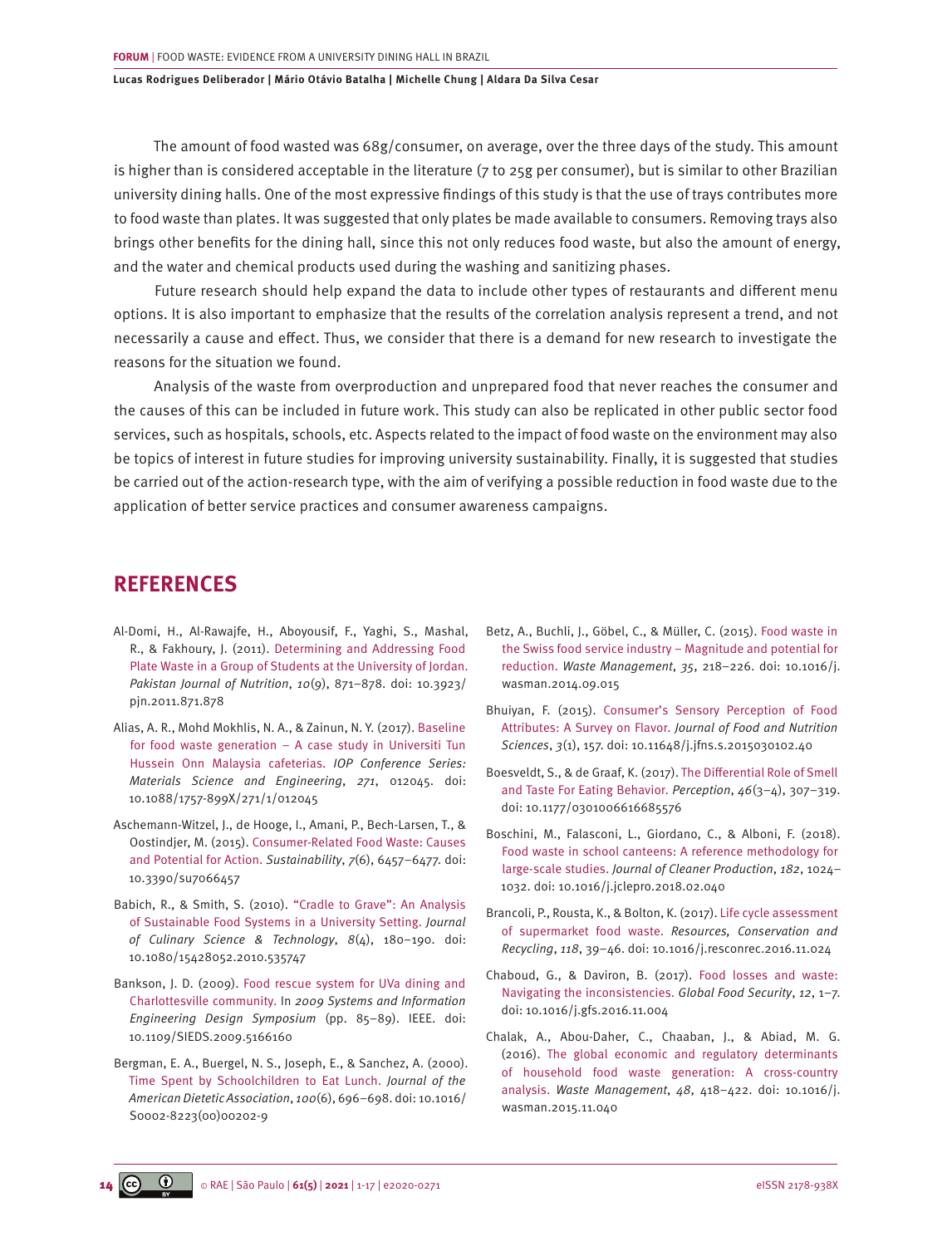- <span id="page-14-0"></span>Chambers, E., & Bowers, J. R. (1993). Consumer perception of sensory qualities in muscle foods. *Food Technology*, *47*(11), 116–120.
- [Costello, C., Birisci, E., & McGarvey, R. G. \(2016\). Food waste](https://doi.org/10.1017/S1742170515000071)  [in campus dining operations: Inventory of pre- and post](https://doi.org/10.1017/S1742170515000071)[consumer mass by food category, and estimation of embodied](https://doi.org/10.1017/S1742170515000071)  greenhouse gas emissions. *[Renewable Agriculture and Food](https://doi.org/10.1017/S1742170515000071)  Systems*, *31*[\(3\), 191–201. doi: 10.1017/S1742170515000071](https://doi.org/10.1017/S1742170515000071)
- Deliberador, L. R. (2019). *Food waste in restaurants: An analysis at a university institution*. Federal University of São Carlos. Retrieved from [https://repositorio.ufscar.br/handle/](https://repositorio.ufscar.br/handle/ufscar/11042?show=full) [ufscar/11042?show=full](https://repositorio.ufscar.br/handle/ufscar/11042?show=full)
- Deliberador, L. R., Batalha, M. O., Mozambani, C. I., Müller, L. N. P. E. S., & Fontenelle, A. O. (2018). Desperdício de alimentos em restaurantes universitários: seleção e métrica dos estudos publicados. In *XXXIX Encontro Nacional de Engenharia de Produção* (p. 12). Maceió, Alagoas.
- [Domingues, C. F. S., Thomaz, D. P. C., Simões, D. M., & Weber,](https://doi.org/10.22292/mas.v10i5.490) [M. L. \(2016\). Geração de resíduos sólidos orgânicos em](https://doi.org/10.22292/mas.v10i5.490)  [restaurante universitário em São Paulo/SP.](https://doi.org/10.22292/mas.v10i5.490) *Revista Meio [Ambiente e Sustentabilidade](https://doi.org/10.22292/mas.v10i5.490)*, *10*(5). doi: 10.22292/mas. [v10i5.490](https://doi.org/10.22292/mas.v10i5.490)
- [Ensaff, H., Coan, S., Sahota, P., Braybrook, D., Akter, H., &](https://doi.org/10.3390/nu7064619)  [McLeod, H. \(2015\). Adolescents' Food Choice and the Place of](https://doi.org/10.3390/nu7064619)  Plant-Based Foods. *Nutrients*, *7*[\(6\), 4619–4637. doi: 10.3390/](https://doi.org/10.3390/nu7064619) [nu7064619](https://doi.org/10.3390/nu7064619)
- [Eriksson, M., Ghosh, R., Mattsson, L., & Ismatov, A. \(2017\). Take](https://doi.org/10.1016/j.resconrec.2017.02.006)[back agreements in the perspective of food waste generation](https://doi.org/10.1016/j.resconrec.2017.02.006)  [at the supplier-retailer interface.](https://doi.org/10.1016/j.resconrec.2017.02.006) *Resources, Conservation and Recycling*, *122*[, 83–93. doi: 10.1016/j.resconrec.2017.02.006](https://doi.org/10.1016/j.resconrec.2017.02.006)
- [Eriksson, M., Persson Osowski, C., Björkman, J., Hansson,](https://doi.org/10.1016/j.resconrec.2017.11.030) [E., Malefors, C., Eriksson, E., & Ghosh, R. \(2018\). The tree](https://doi.org/10.1016/j.resconrec.2017.11.030)  [structure — A general framework for food waste quantification](https://doi.org/10.1016/j.resconrec.2017.11.030)  in food services. *[Resources, Conservation and Recycling](https://doi.org/10.1016/j.resconrec.2017.11.030)*, *130*, [140–151. doi: 10.1016/j.resconrec.2017.11.030](https://doi.org/10.1016/j.resconrec.2017.11.030)
- FAO. (2013). *Food wastage footprint: Impacts on natural resources*. Rome, Italy. Retrieved from [http://www.fao.org/3/](http://www.fao.org/3/i3347e/i3347e.pdf) [i3347e/i3347e.pdf](http://www.fao.org/3/i3347e/i3347e.pdf)
- [Francis, F. J. \(1995\). Quality as influenced by color.](https://doi.org/10.1016/0950-3293(94)00026-R) *Food Quality and Preference*, *6*[\(3\), 149–155. doi: 10.1016/0950-](https://doi.org/10.1016/0950-3293(94)00026-R) [3293\(94\)00026-R](https://doi.org/10.1016/0950-3293(94)00026-R)
- [Gao, A., Tian, Z., Wang, Z., Wennersten, R., & Sun, Q. \(2017\).](https://doi.org/10.1016/j.egypro.2017.03.811) [Comparison between the Technologies for Food Waste](https://doi.org/10.1016/j.egypro.2017.03.811)  Treatment. *Energy Procedia*, *105*[, 3915–3921. doi: 10.1016/j.](https://doi.org/10.1016/j.egypro.2017.03.811) [egypro.2017.03.811](https://doi.org/10.1016/j.egypro.2017.03.811)
- [Gibson, E. L., & Cooke, L. \(2017\). Understanding Food Fussiness](https://doi.org/10.1007/s13679-017-0248-9)  [and Its Implications for Food Choice, Health, Weight and](https://doi.org/10.1007/s13679-017-0248-9)  [Interventions in Young Children: The Impact of Professor Jane](https://doi.org/10.1007/s13679-017-0248-9)  Wardle. *Current Obesity Reports*, *6*[\(1\), 46–56. doi: 10.1007/](https://doi.org/10.1007/s13679-017-0248-9) [s13679-017-0248-9](https://doi.org/10.1007/s13679-017-0248-9)
- [Grandhi, B., & Appaiah Singh, J. \(2016\). What a Waste! A](https://doi.org/10.1080/10454446.2014.885863) [Study of Food Wastage Behavior in Singapore.](https://doi.org/10.1080/10454446.2014.885863) *Journal [of Food Products Marketing](https://doi.org/10.1080/10454446.2014.885863)*, *22*(4), 471–485. doi: [10.1080/10454446.2014.885863](https://doi.org/10.1080/10454446.2014.885863)
- Gustavsson, J., Cederberg, C., Sonesson, U., Otterdijk, R. van, & Meybeck, A. (2011). *Global food losses and food waste – Extent, causes and prevention*. Rome, Italy. Retrieved from <http://www.fao.org/3/i2697e/i2697e.pdf>
- [Hallström, E., & Börjesson, P. \(2013\). Meat-consumption statistics:](https://doi.org/10.1080/15487733.2013.11908113) reliability and discrepancy. *[Sustainability: Science, Practice](https://doi.org/10.1080/15487733.2013.11908113) and Policy*, *9*[\(2\), 37–47. doi: 10.1080/15487733.2013.11908113](https://doi.org/10.1080/15487733.2013.11908113)
- [Hanks, A. S., Wansink, B., & Just, D. R. \(2014\). Reliability and](https://doi.org/10.1016/j.jand.2013.08.013) [Accuracy of Real-Time Visualization Techniques for Measuring](https://doi.org/10.1016/j.jand.2013.08.013) [School Cafeteria Tray Waste: Validating the Quarter-Waste](https://doi.org/10.1016/j.jand.2013.08.013)  Method. *[Journal of the Academy of Nutrition and Dietetics](https://doi.org/10.1016/j.jand.2013.08.013)*, *114*[\(3\), 470–474. doi: 10.1016/j.jand.2013.08.013](https://doi.org/10.1016/j.jand.2013.08.013)
- [Jagau, H. L., & Vyrastekova, J. \(2017\). Behavioral approach to](Jagau, H. L., & Vyrastekova, J. (2017). Behavioral approach to food waste: an experiment. British Food Journal, 119(4), 882)  [food waste: an experiment.](Jagau, H. L., & Vyrastekova, J. (2017). Behavioral approach to food waste: an experiment. British Food Journal, 119(4), 882) *British Food Journal*, *119*(4), 882– [894. doi: 10.1108/BFJ-05-2016-0213](Jagau, H. L., & Vyrastekova, J. (2017). Behavioral approach to food waste: an experiment. British Food Journal, 119(4), 882)
- [Jeltema, M., Beckley, J., & Vahalik, J. \(2015\). Model for](https://doi.org/10.1002/fsn3.205) [understanding consumer textural food choice.](https://doi.org/10.1002/fsn3.205) *Food Science & Nutrition*, *3*[\(3\), 202–212. doi: 10.1002/fsn3.205](https://doi.org/10.1002/fsn3.205)
- [Joshi, A., Kale, S., Chandel, S., & Pal, D. \(2015\). Likert Scale:](https://doi.org/10.9734/BJAST/2015/14975) Explored and Explained. *[British Journal of Applied Science &](https://doi.org/10.9734/BJAST/2015/14975) Technology*, *7*[\(4\), 396–403. doi: 10.9734/BJAST/2015/14975](https://doi.org/10.9734/BJAST/2015/14975)
- [Kim, K., & Morawski, S. \(2012\). Quantifying the Impact of](https://doi.org/10.1080/19320248.2012.732918) [Going Trayless in a University Dining Hall.](https://doi.org/10.1080/19320248.2012.732918) *Journal of [Hunger & Environmental Nutrition](https://doi.org/10.1080/19320248.2012.732918)*, *7*(4), 482–486. doi: [10.1080/19320248.2012.732918](https://doi.org/10.1080/19320248.2012.732918)
- [Kuo, C., & Shih, Y. \(2016\). Gender differences in the effects](https://doi.org/10.1080/15378020.2016.1175896) [of education and coercion on reducing buffet plate waste.](https://doi.org/10.1080/15378020.2016.1175896) *[Journal of Foodservice Business Research](https://doi.org/10.1080/15378020.2016.1175896)*, *19*(3), 223–235. [doi: 10.1080/15378020.2016.1175896](https://doi.org/10.1080/15378020.2016.1175896)
- Lopes, M. L., & Fonseca, V. V. (2013). Estudo do manejo dos resíduos de um restaurante institucional da região sul Fluminense. *Interbio*, *7*(1), 47–53.
- [Lorenz, B. A., & Langen, N. \(2018\). Determinants of how](https://doi.org/10.1111/ijcs.12392) [individuals choose, eat and waste: Providing common ground](https://doi.org/10.1111/ijcs.12392) [to enhance sustainable food consumption out](https://doi.org/10.1111/ijcs.12392)‐of‐home. *[International Journal of Consumer Studies](https://doi.org/10.1111/ijcs.12392)*, *42*(1), 35–75. doi: [10.1111/ijcs.12392](https://doi.org/10.1111/ijcs.12392)
- [Lorenz, B. A.-S., Hartmann, M., & Langen, N. \(2017\). What](https://doi.org/10.1016/j.appet.2017.04.014) [makes people leave their food? The interaction of personal](https://doi.org/10.1016/j.appet.2017.04.014)  [and situational factors leading to plate leftovers in canteens.](https://doi.org/10.1016/j.appet.2017.04.014) *Appetite*, *116*[, 45–56. doi: 10.1016/j.appet.2017.04.014](https://doi.org/10.1016/j.appet.2017.04.014)
- [Marais, M., Smit, Y., Koen, N., & Lötze, E. \(2017\). Are the attitudes](https://doi.org/10.1080/16070658.2017.1267348) [and practices of foodservice managers, catering personnel](https://doi.org/10.1080/16070658.2017.1267348)  [and students contributing to excessive food wastage at](https://doi.org/10.1080/16070658.2017.1267348) Stellenbosch University? *[South African Journal of Clinical](https://doi.org/10.1080/16070658.2017.1267348) Nutrition*, *30*[\(3\), 60–67. doi: 10.1080/16070658.2017.1267348](https://doi.org/10.1080/16070658.2017.1267348)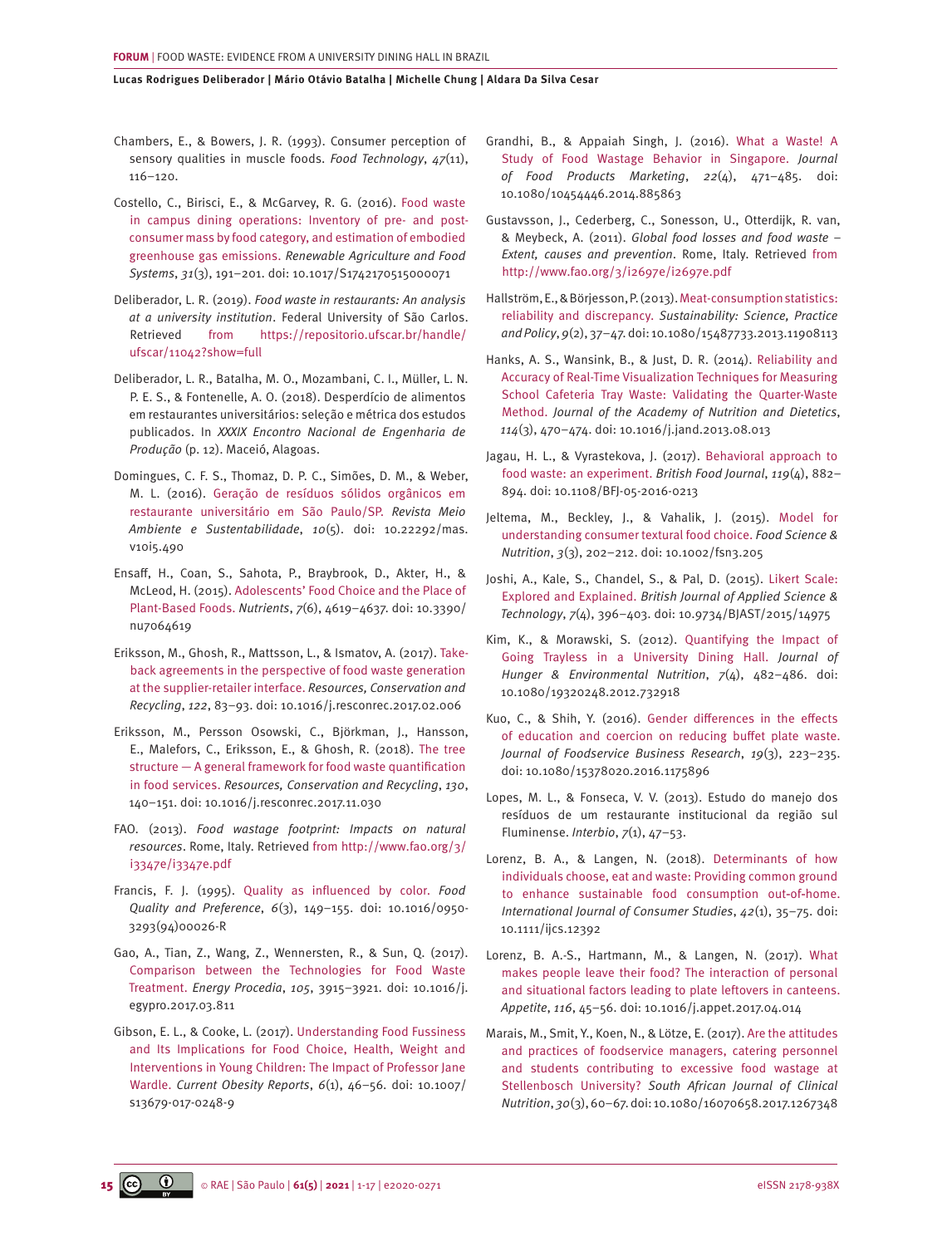- <span id="page-15-0"></span>[McCrickerd, K., & Forde, C. G. \(2016\). Sensory influences on food](https://doi.org/10.1111/obr.12340)  [intake control: moving beyond palatability.](https://doi.org/10.1111/obr.12340) *Obesity Reviews*, *17*[\(1\), 18–29. doi: 10.1111/obr.12340](https://doi.org/10.1111/obr.12340)
- [Mennella, J. A. \(2014\). Ontogeny of taste preferences: basic](https://doi.org/10.3945/ajcn.113.067694)  [biology and implications for health.](https://doi.org/10.3945/ajcn.113.067694) *The American Journal of Clinical Nutrition*, *99*[\(3\), 704S-711S. doi: 10.3945/](https://doi.org/10.3945/ajcn.113.067694) [ajcn.113.067694](https://doi.org/10.3945/ajcn.113.067694)
- [Mirosa, M., Munro, H., Mangan-Walker, E., & Pearson, D. \(2016\).](https://doi.org/10.1108/BFJ-12-2015-0460) [Reducing waste of food left on plates.](https://doi.org/10.1108/BFJ-12-2015-0460) *British Food Journal*, *118*[\(9\), 2326–2343. doi: 10.1108/BFJ-12-2015-0460](https://doi.org/10.1108/BFJ-12-2015-0460)
- Murimi, M., Chrisman, M., R. McCollum, H., & Mcdonald, O. (2016). A Qualitative Study on Factors that Influence Students' Food Choices. *Journal of Nutrition & Health*, *2*(1), 1–6. Retrieved from [https://avensonline.org/wp-content/](https://avensonline.org/wp-content/uploads/JNH-2469-4185-02-0013.pdf) [uploads/JNH-2469-4185-02-0013.pdf](https://avensonline.org/wp-content/uploads/JNH-2469-4185-02-0013.pdf)
- [Painter, K., Thondhlana, G., & Kua, H. W. \(2016\). Food waste](https://doi.org/10.1016/j.wasman.2016.07.013)  [generation and potential interventions at Rhodes University,](https://doi.org/10.1016/j.wasman.2016.07.013) South Africa. *Waste Management*, *56*[, 491–497. doi: 10.1016/j.](https://doi.org/10.1016/j.wasman.2016.07.013) [wasman.2016.07.013](https://doi.org/10.1016/j.wasman.2016.07.013)
- [Papargyropoulou, E., Lozano, R., K. Steinberger, J., Wright, N., &](https://doi.org/10.1016/j.jclepro.2014.04.020)  [Ujang, Z. bin. \(2014\). The food waste hierarchy as a framework](https://doi.org/10.1016/j.jclepro.2014.04.020)  [for the management of food surplus and food waste.](https://doi.org/10.1016/j.jclepro.2014.04.020) *[Journal of Cleaner Production](https://doi.org/10.1016/j.jclepro.2014.04.020)*, *76*, 106–115. doi: 10.1016/j. [jclepro.2014.04.020](https://doi.org/10.1016/j.jclepro.2014.04.020)
- Paredes, S., Ladeira, P., & Sá, A. (2014). *Restaurante Universitário - Desafios para servir refeições à comunidade da UFRA e não aos lixeiros.* Belém, PA. Retrieved from [https://progep.ufra.](https://progep.ufra.edu.br/attachments/697_ESTUDO DE CASO 03.pdf) [edu.br/attachments/697\\_ESTUDO DE CASO 03.pdf](https://progep.ufra.edu.br/attachments/697_ESTUDO DE CASO 03.pdf)
- [Porpino, G., Parente, J., & Wansink, B. \(2015\). Food waste](https://doi.org/10.1111/ijcs.12207)  [paradox: antecedents of food disposal in low income](https://doi.org/10.1111/ijcs.12207)  households. *[International Journal of Consumer Studies](https://doi.org/10.1111/ijcs.12207)*, *39*(6), [619–629. doi: 10.1111/ijcs.12207](https://doi.org/10.1111/ijcs.12207)
- [Qi, D., & Roe, B. E. \(2017\). Foodservice Composting Crowds](https://doi.org/10.1093/ajae/aax050)  [Out Consumer Food Waste Reduction Behavior in a Dining](https://doi.org/10.1093/ajae/aax050)  Experiment. *[American Journal of Agricultural Economics](https://doi.org/10.1093/ajae/aax050)*, *99*[\(5\), 1159–1171. doi: 10.1093/ajae/aax050](https://doi.org/10.1093/ajae/aax050)
- [Randall, E., & Sanjur, D. \(1981\). Food preferences—their](https://doi.org/10.1080/03670244.1981.9990671)  [conceptualization and relationship to consumption†.](https://doi.org/10.1080/03670244.1981.9990671) *[Ecology of Food and Nutrition](https://doi.org/10.1080/03670244.1981.9990671)*, *11*(3), 151–161. doi: [10.1080/03670244.1981.9990671](https://doi.org/10.1080/03670244.1981.9990671)
- [Richter, B., & Bokelmann, W. \(2016\). Approaches of the](https://doi.org/10.1016/j.wasman.2015.11.039)  [German food industry for addressing the issue of food](https://doi.org/10.1016/j.wasman.2015.11.039)  losses. *Waste Management*, *48*[, 423–429. doi: 10.1016/j.](https://doi.org/10.1016/j.wasman.2015.11.039) [wasman.2015.11.039](https://doi.org/10.1016/j.wasman.2015.11.039)
- Rizk, M., & Perão, B. (2015). Diagnosis of food waste generation in a university restaurant. In *WASTES 2015 – Solutions, Treatments and Opportunities* (pp. 265–269). CRC Press.
- Santos, J. A. dos. (2016). *Desperdício de alimentos em restarantes universitários no Brasil*. Universidade Federal do Rio Grande do Norte. Retrieved from http://monografias. ufrn.br:8080/jspui/bitstream/123456789/3255/1/ Desperdícioalimentosrestaurantes\_2016\_Trabalho de Conclusão de Curso
- [Schanes, K., Dobernig, K., & Gözet, B. \(2018\). Food waste matters](https://doi.org/10.1016/j.jclepro.2018.02.030) [- A systematic review of household food waste practices and](https://doi.org/10.1016/j.jclepro.2018.02.030) their policy implications. *[Journal of Cleaner Production](https://doi.org/10.1016/j.jclepro.2018.02.030)*, *182*, [978–991. doi: 10.1016/j.jclepro.2018.02.030](https://doi.org/10.1016/j.jclepro.2018.02.030)
- Siqueira, M. F. C. de, Cavalcante, T. S. de L., Leme, P. C. S., Santos, F. C. A., & Oladeinde, T. O. (2007). Projeto educativo para minimização de resíduos sólidos no restaurante universitário da USP/São Carlos: a importância da continuidade. In *Simpósio de Engenharia de Produção* (pp. 1–12).
- [Stöckli, S., Dorn, M., & Liechti, S. \(2018\). Normative prompts reduce](https://doi.org/10.1016/j.wasman.2018.04.047)  [consumer food waste in restaurants.](https://doi.org/10.1016/j.wasman.2018.04.047) *Waste Management*, *77*, [532–536. doi: 10.1016/j.wasman.2018.04.047](https://doi.org/10.1016/j.wasman.2018.04.047)
- [Stroebele, N., & De Castro, J. M. \(2004\). Effect of ambience on](https://doi.org/10.1016/j.nut.2004.05.012) [food intake and food choice.](https://doi.org/10.1016/j.nut.2004.05.012) *Nutrition*, *20*(9), 821–838. doi: [10.1016/j.nut.2004.05.012](https://doi.org/10.1016/j.nut.2004.05.012)
- [Thiagarajah, K., & Getty, V. M. \(2013\). Impact on Plate Waste](https://doi.org/10.1016/j.jand.2012.07.004)  [of Switching from a Tray to a Trayless Delivery System in a](https://doi.org/10.1016/j.jand.2012.07.004) [University Dining Hall and Employee Response to the Switch.](https://doi.org/10.1016/j.jand.2012.07.004)  *[Journal of the Academy of Nutrition and Dietetics](https://doi.org/10.1016/j.jand.2012.07.004)*, *113*(1), 141– [145. doi: 10.1016/j.jand.2012.07.004](https://doi.org/10.1016/j.jand.2012.07.004)
- [Tranfield, D., Denyer, D., & Smart, P. \(2003\). Towards a](https://doi.org/10.1111/1467-8551.00375) [Methodology for Developing Evidence-Informed Management](https://doi.org/10.1111/1467-8551.00375) [Knowledge by Means of Systematic Review.](https://doi.org/10.1111/1467-8551.00375) *British Journal of Management*, *14*[\(3\), 207–222. doi: 10.1111/1467-8551.00375](https://doi.org/10.1111/1467-8551.00375)
- [Van der Laan, L. N., De Ridder, D. T. D., Viergever, M. A., & Smeets,](https://doi.org/10.1371/journal.pone.0041738)  [P. A. M. \(2012\). Appearance Matters: Neural Correlates of Food](https://doi.org/10.1371/journal.pone.0041738) [Choice and Packaging Aesthetics.](https://doi.org/10.1371/journal.pone.0041738) *PLoS ONE*, *7*(7), e41738. [doi: 10.1371/journal.pone.0041738](https://doi.org/10.1371/journal.pone.0041738)
- Vaz, C. S. (2006). *Restaurantes: Controlando custos e aumentando lucros*. (Editora Metha, Ed.) (1st ed.). Brasília, DF.
- Vieira, D. B. (2015). *Avaliação do desperdício e da oferta de fibras alimentares no cardápio do restaurante universitário da UTFPR – Campus Campo Mourão*. Retrieved from [http://riut.utfpr.edu.](http://riut.utfpr.edu.br/jspui/bitstream/1/6649/2/CM_COEAL_2015_2_04.pdf) [br/jspui/bitstream/1/6649/2/CM\\_COEAL\\_2015\\_2\\_04.pdf](http://riut.utfpr.edu.br/jspui/bitstream/1/6649/2/CM_COEAL_2015_2_04.pdf)
- [Vilaro, M., Colby, S., Riggsbee, K., Zhou, W., Byrd-Bredbenner,](Vilaro, M., Colby, S., Riggsbee, K., Zhou, W., Byrd-Bredbenner, C., Olfert, M., Nutrients, 10(9), 1296. https://doi: 10.3390/nu10091296)  [C., Olfert, M., … Mathews, A. \(2018\). Food Choice Priorities](Vilaro, M., Colby, S., Riggsbee, K., Zhou, W., Byrd-Bredbenner, C., Olfert, M., Nutrients, 10(9), 1296. https://doi: 10.3390/nu10091296) [Change Over Time and Predict Dietary Intake at the End of](Vilaro, M., Colby, S., Riggsbee, K., Zhou, W., Byrd-Bredbenner, C., Olfert, M., Nutrients, 10(9), 1296. https://doi: 10.3390/nu10091296) [the First Year of College Among Students in the U.S.](Vilaro, M., Colby, S., Riggsbee, K., Zhou, W., Byrd-Bredbenner, C., Olfert, M., Nutrients, 10(9), 1296. https://doi: 10.3390/nu10091296) *Nutrients*, *10*[\(9\), 1296. doi: 10.3390/nu10091296](Vilaro, M., Colby, S., Riggsbee, K., Zhou, W., Byrd-Bredbenner, C., Olfert, M., Nutrients, 10(9), 1296. https://doi: 10.3390/nu10091296)
- [Wansink, B., & Just, D. R. \(2015\). Trayless cafeterias lead](https://doi.org/10.1017/S1368980013003066) [diners to take less salad and relatively more dessert.](https://doi.org/10.1017/S1368980013003066)  *Public Health Nutrition*, *18*[\(9\), 1535–1536. doi: 10.1017/](https://doi.org/10.1017/S1368980013003066) [S1368980013003066](https://doi.org/10.1017/S1368980013003066)
- [Youngs, A., Nobis, G., & Town, P. \(1983\). Food waste from hotels](https://doi.org/10.1016/0734-242X(83)90034-4) and restaurants in the U.K. *[Waste Management & Research](https://doi.org/10.1016/0734-242X(83)90034-4)*, *1*[\(4\), 295–308. doi: 10.1016/0734-242X\(83\)90034-4](https://doi.org/10.1016/0734-242X(83)90034-4)